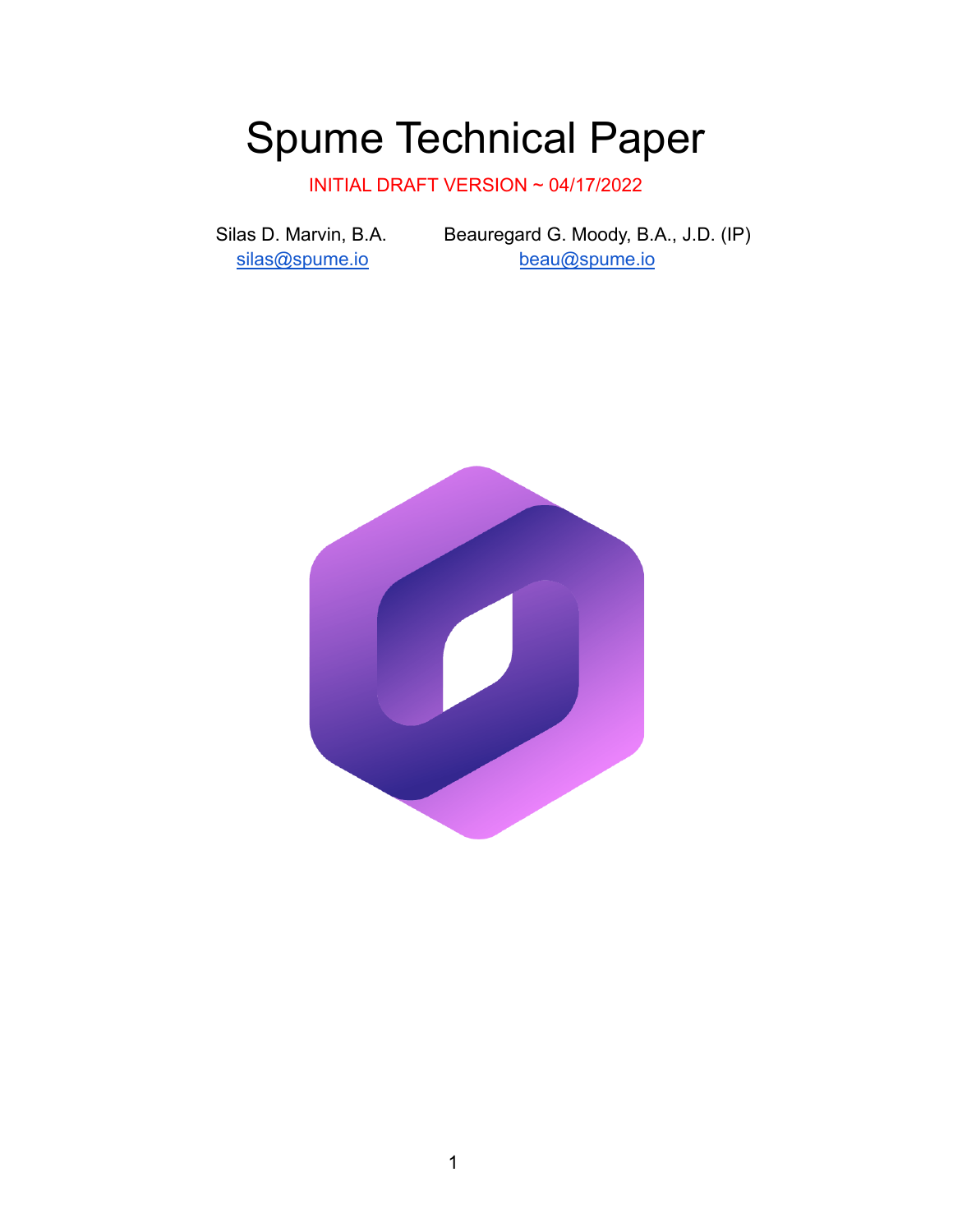# Preface

Spume is a community governed, holder-owned NFT marketplace. Spume facilitates the non-fungible tokenization of physical and digital assets and removes brokers, banks, and other centralized authorities from unjustifiably taxing the transactions and property of individuals.

The Spume project is ambitious by nature. We are pioneering a new industry and introducing something transformational which requires careful planning. This technical paper is an ever-evolving document specifying the design, implementation, and evolution of some of the more nuanced aspects of the Spume Marketplace. We greatly appreciate any feedback, both positive and negative.

It may seem abnormal for a marketplace to focus primarily on the tokenization and trading of real estate, digital licensing, and artwork. In reality, however, all three elements follow a few common underlying themes. These are industries where the ownership of individuals is being taken advantage of, they all can benefit from tokenization on the blockchain, and they all involve property owned by individuals.

These three themes are the core of the Spume project. Bitcoin and its contemporaries were designed to decentralize, anonymize and disintermediate central actors. The current status of any type of ownership transfer system that encompasses all of our benchmark themes either lacks or removes these initial efforts, which is the entire goal of blockchain.

Spume is not simply a marketplace; it is the exchange to transfer digital and physical assets on the blockchain in ways that utilize the original advantages that the blockchain intended to implement. It is holder-owned, and community governed. It is decentralized and impervious to centralized control.

# Digital Licensing

This section is heavily under review and subject to change.

At this time, there are no standardized methods for bringing digital property onto the blockchain. There are several ERCs, namely ERC721 and ERC1155, that specify smart contracts representing non-fungible tokens (ERC1155 also allows fungible). The tokenization of digital property is not standardized. Currently, a token ID on the blockchain is linked to a URL, usually pointing to IPFS, and this URL stores the data associated with the token ID. Open Sea has created something of their standard for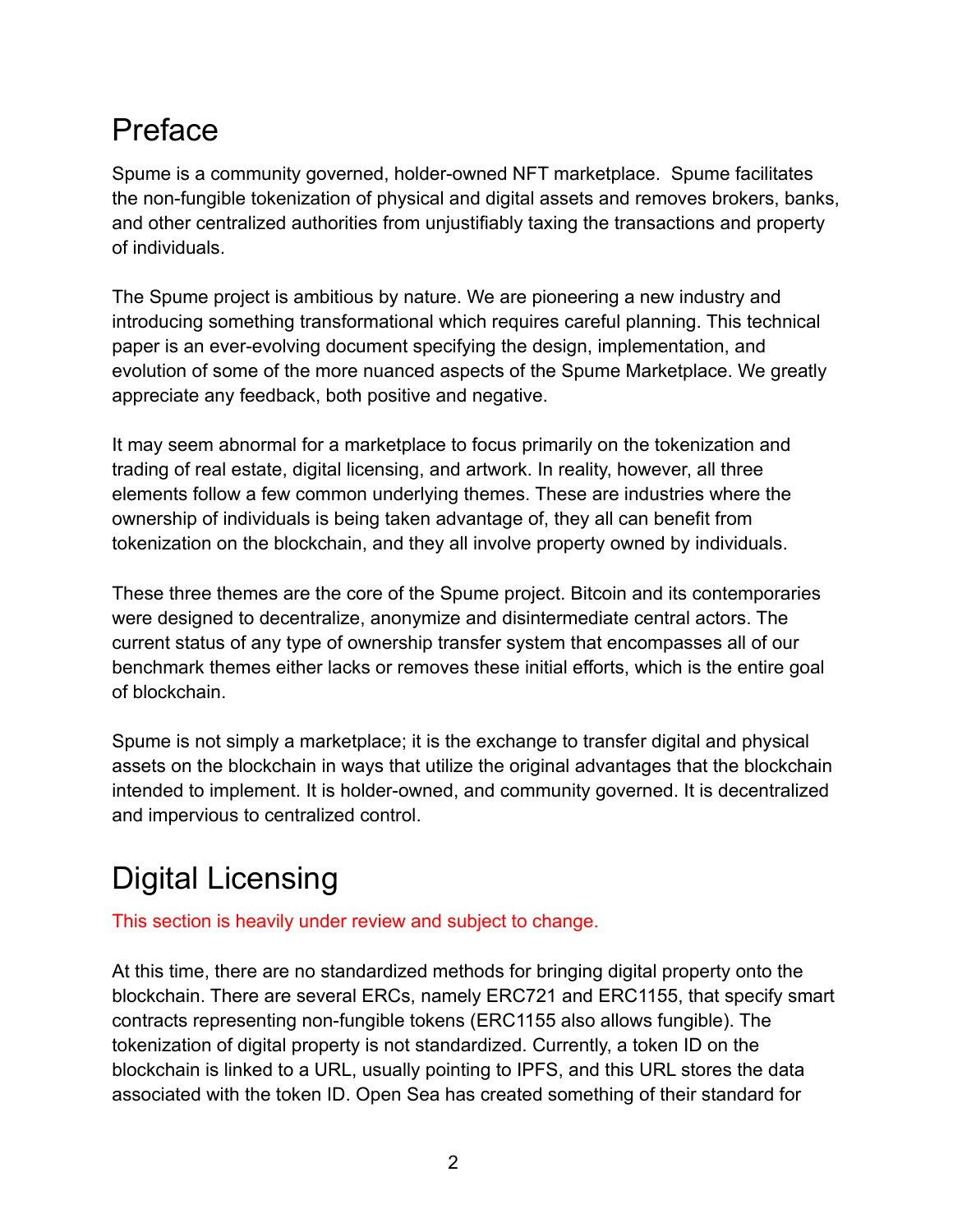how metadata should be stored. Popular IPFS storage systems like NFT.storage have followed suit, making a pseudo standard for storing images. However, there is no standard for music, software, or other intellectual property like patents. The primary issue we face is the contracts and pseudo metadata standards we use to show the ownership of images do not extend well to real-life applications.

This section will propose a standard for metadata and an extension to the ERC721 smart contract that shows the license and rights other addresses have to use the particular digital property.

## **Standardized Metadata**

To incorporate the digital property into applications, there must be a standardized way to store the digital property's metadata. The current standard for digital artwork does not extend to other digital objects. Our proposal is simple, each digital object's metadata should have at minimum the following fields:

{ image: "URL to image, provides backward compatibility with what is done today," property: "URL to digital property," rightsRelease: "text document signed by the tokenizer" }

The image field is the link to an image that can be displayed for the item. This is a standard field when creating NFT artwork for marketplaces like Open Sea. If the digital property is the image, the property field can be omitted or set to the same value.

The property field links the digital property the NFT represents ownership of. Again, when the digital property is an image, the property field can be omitted or be set to the same value.

The Rights Release field is a contract in text signed by the user tokenizing the digital asset. In doing so, the user is consenting to relinquish complete ownership and control to whoever's wallet holds the token.

Other fields can be added as needed, but this standard should allow a uniform adoption and use of tokenized digital property.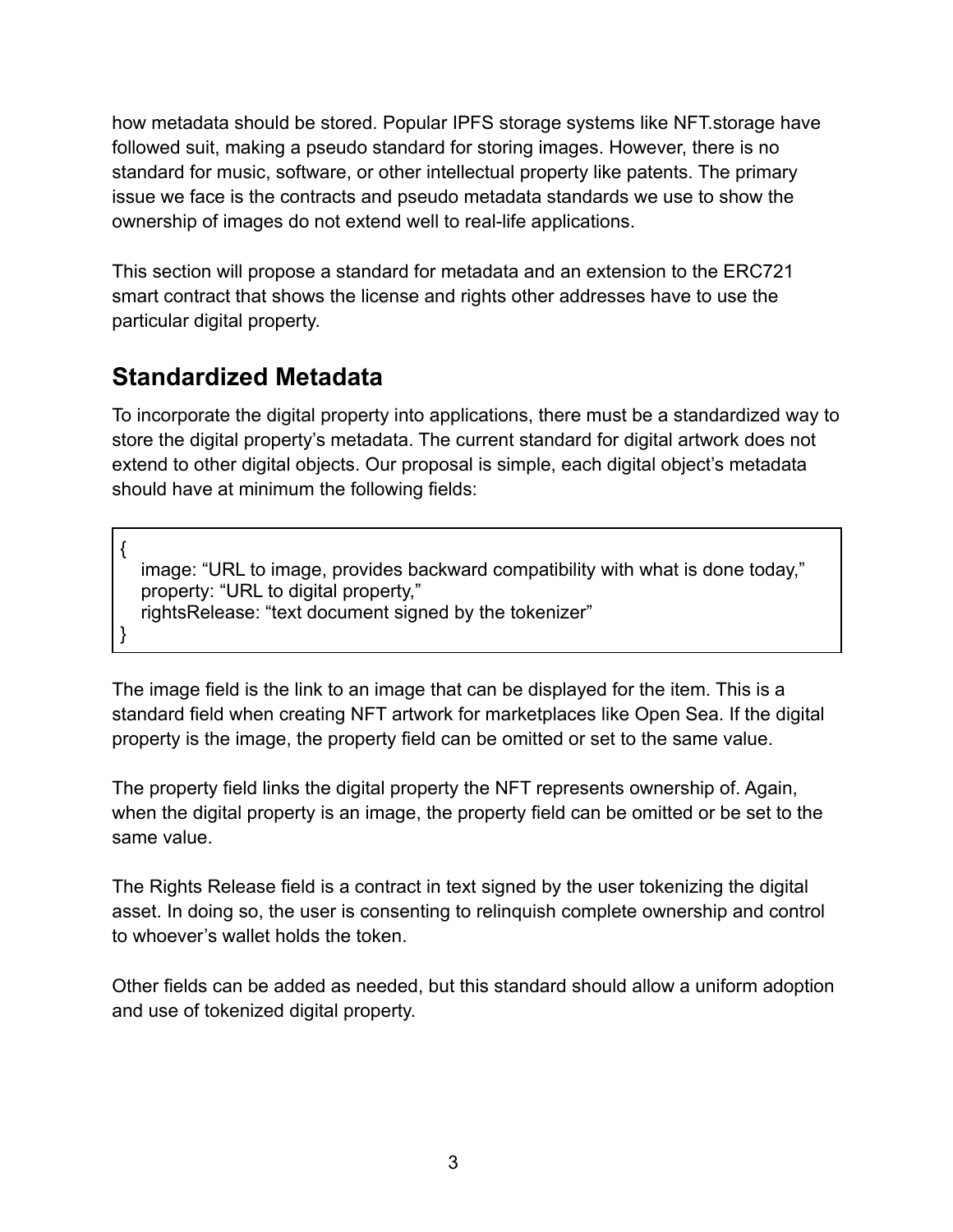## **ERC721 Extension**

Our extension to the ERC721 class allows for a verifiable, on-chain method to show wallets have licenses to use digital property. As we move to a system where our identity is associated with a public key (wallet address), a way to associate rights with public keys is akin to associating rights with individuals. This licensing method can be used by various applications to verify individuals have the necessary licenses to use digital property.

### **Use Cases**

There are a number of different use cases we see for an on-chain licensing method. Specifically, we see two situations where the licensing can be used: off-chain uses and on-chain application use.

**Off-chain** use would include situations where individuals buy the license to use digital property on-chain and then utilize that license off-chain. This is similar to how websites like ShutterStock and Istock operate. Where the user purchases a license through a website and then uses that property out of the enforceable jurisdiction of that website. In an off-chain situation, there is no difference between buying the license on-chain or buying the license off-chain.

**On-chain** use is where the value of licensing through the blockchain shines. In this situation, a user will buy the license on-chain and utilize that license on-chain. For instance, a user could buy the right to use music in their song, and an on-chain studio application could load in their licenses and allow the user to include their licensed songs. This is only one example; the actual on-chain use cases for on-chain verifiable licenses are limitless.

### **Extension**

The extension to the ERC721 class is very simple by incorporating the licensable class.

```
abstract contract ERC721Licensable is ERC721 {
   event License(uint256 indexed tokenId, address indexed licensee, string uri);
   mapping(uint256 => mapping(address => string)) private licenses;
   function _addLicense(uint256 tokenId, address licensee, string memory uri)
internal{
        _licenses[tokenId][licensee] = uri;
        -<br>emit License(tokenId, licensee, uri);
   }
```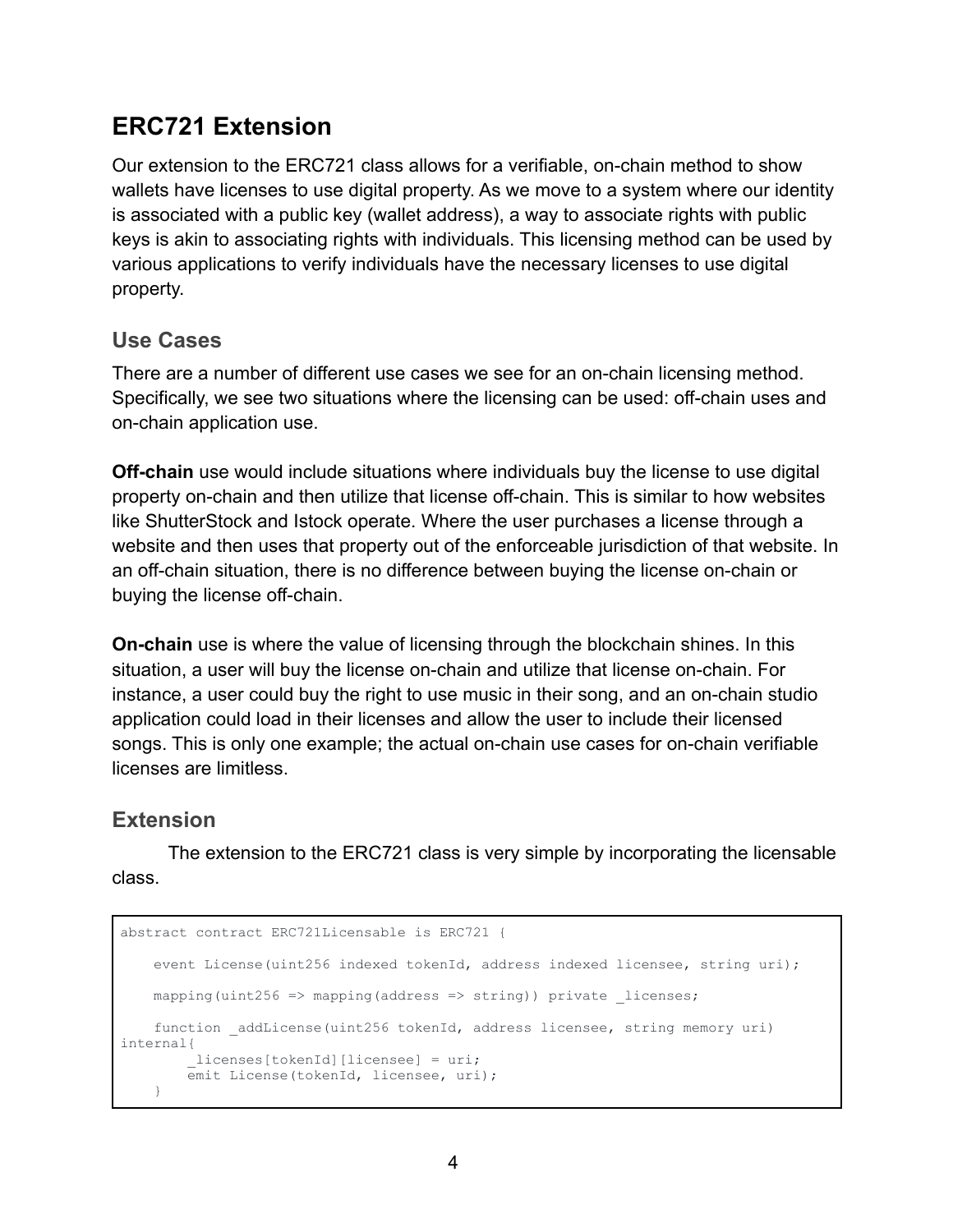```
function getLicense(uint256 tokenId, address licensee) public view returns
(string memory){
      require(licensee != address(0), "ERC721Licensable: address zero is not a
valid licensee");
      return licenses[tokenId][licensee];
   }
}
```
The licensable class includes a mapping between tokenIds, addresses, and the link to the license the user holds. It also emits the License event every time a license is granted. The function " addLicense" is private, and there is no direct way to interact with it. It is recommended that the extending class creates a function called "addLicense" that puts restrictions on the callers and then calls the "\_addLicense" function.

We are discussing adding another feature to the contract above that will allow other approved Ethereum accounts to add and remove licenses. This is the same idea behind the approve function already in the standard ERC721 contract. This feature would be useful when dealing with royalties. If, for instance, royalties are not being paid as outlined in the license agreement, a monitoring contract could automatically revoke the license.

## **Standardized Licenses**

The license URI should resolve to a json data structure containing at least these two fields:

| licenseld: "The id of the license type, more on this below",   |
|----------------------------------------------------------------|
| signed License: "license text document signed by the licensee" |
|                                                                |

The licenseld is a quick way to identify the type of license the individual has. We will publish a database with a series of standardized licenses and will expand it and eventually decentralize its control. For on-chain applications that require users to have certain licenses, this greatly simplifies the way these applications can verify that users have the required license to operate. For instance, a photoshop application requiring users to have a certain license can quickly identify a standardized license by its integer id. If the license the user has is not standard, they can simply set the licenseld to -1, and the signedLicense can be examined for the details.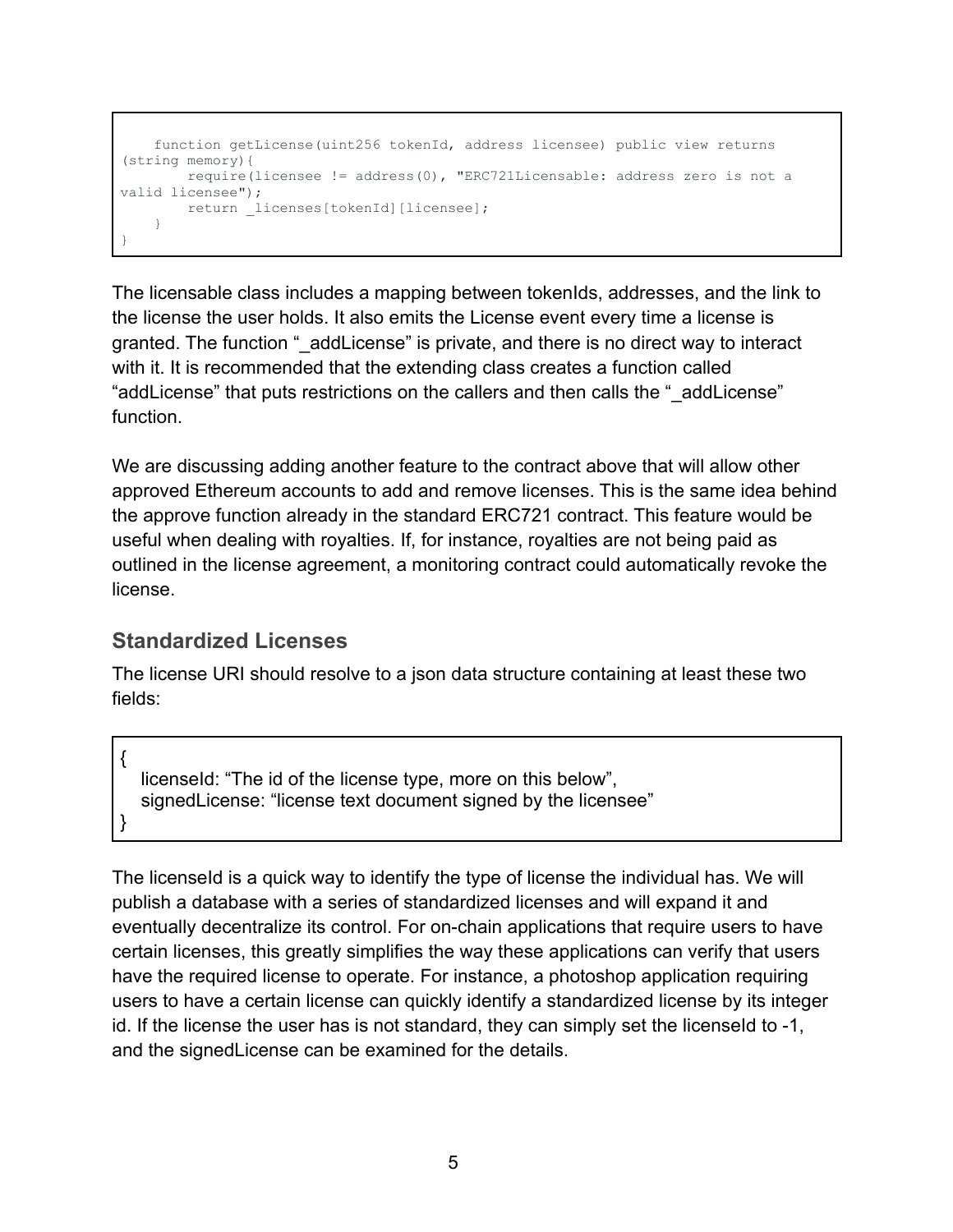The signed License is the actual license agreement, only in text and signed by the licensee.

# The Spume DAO

**The Spume DAO is a decentralized group of individuals in charge of governing and expanding the Spume Marketplace.** It is composed of two parties: Token holders and Members. Token holders are anyone who holds SPUME tokens. Members are individuals that work for the DAO; they are programmers, designers, marketers, or anyone the Token holders feel worth having as Members. The goal of the Spume DAO is to equip Members with funds and incentives to develop the Marketplace while giving Token holders voting control over the development they do.

An effective government exists within a system of checks and balances. The individual Token holders must have power over the Members, or the Members may digress into self-seeking development. The goal of the Spume DAO is to create a true democratic republic where the individual SPUME token holders have and retain power over the DAO and Marketplace.

To be clear, we are proposing a completely new form of decentralized governance, utilizing a hybrid of permissionless and permissoned proposals that, unlike anything before it, use the blockchain to give token holders absolute power.

## **The DAO Treasury**

The DAO owns 20,000,000 SPUME tokens, 20% of the total supply of SPUME. This means the DAO is entitled to 20% of all dividends that the Spume Marketplace produces (see Revenue Sharing section). The DAO's tokens will be locked in a smart contract perpetually staked and generating dividends. This is atypical for DAOs. Namely, to secure funding, most DAOs will sell or use their tokens, both situations leading to a net loss for the DAO and an unsustainable model. In our system, our DAO will never sell or transfer its SPUME tokens, being funded instead by the dividends the Spume marketplace produces. The dividends the DAO receives from its SPUME tokens will be sent to a smart contract controlled by the DAO. The DAO treasury Members will control the funds in that smart contract for Holders and Members.

As stated before, the Spume DAO will consist of two parties: Token holders and Members. Token holders are anyone who holds SPUME tokens. Members are individuals that work for the DAO; they can be programmers, designers, marketers, or anyone the Token holders feel worth having as Members.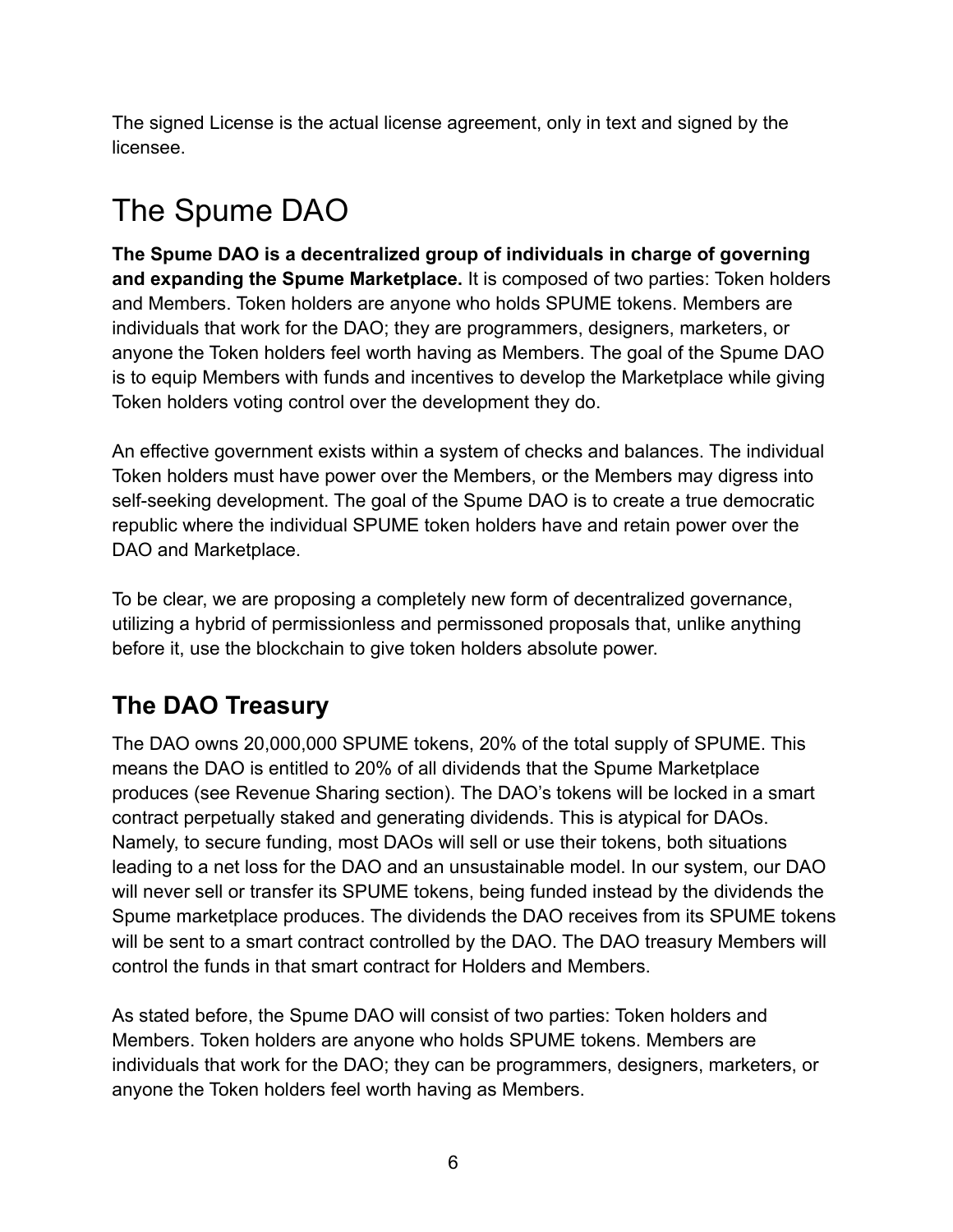## **Token Holders**

Token holders are anyone who holds SPUME tokens. For a Token holder to be eligible to vote, they must stake their SPUME tokens through spume.io. As mentioned in the revenue section, staking SPUME tokens also enables them to share in the revenue of the Spume Marketplace.

### **Members**

Members are individuals that work for the DAO. To become a Member, Token holders must hold an election on-chain for a specific Member role. Member's public keys (i.e., wallet addresses) are stored in mapping in the DAO smart contract. When a Member is elected, his public key is automatically added with his associated role. Likewise, his public key is automatically removed when a Member is removed. The mapping between public keys and roles represents Membership. Anyone who claims to be a member must prove that their public key is associated with a non-zero role in the Member's mapping.

## **Specific Member Roles**

Members handle the day-to-day operations of the DAO, including the funds in the DAO treasury. Not all members have rights to handle funds; instead, within the DAO, there are specific roles that allow certain Members to work together to spend the funds. Initially, there will be a treasury role assigned to three different members of the DAO. Funds are only removed when each treasury Member submits an individual transaction specifying the amount and address to send funds to. It is the role of the treasury Members to pay other Members according to what the Token holders agree on. As mentioned later, the Token holders have the ability to freeze the funds or add and remove treasury Members as they see fit. This means that Token holders can elect Members who will follow through with their desires. When treasury Members do not follow Token holders' wishes, the Token holders can simply remove them and elect new **treasurers** 

There will be no other specific member roles at the inception of the DAO. However, all contracts will be written with extreme flexibility allowing for the creation of unique actions requiring new roles.

## **Voting**

The majority of DAOs that include on-chain voting simply weigh an individual's vote by the number of tokens they hold. This leads to situations where one individual's vote is worth the weight of 10,000 or 100,000 smaller holders. The aforementioned situation is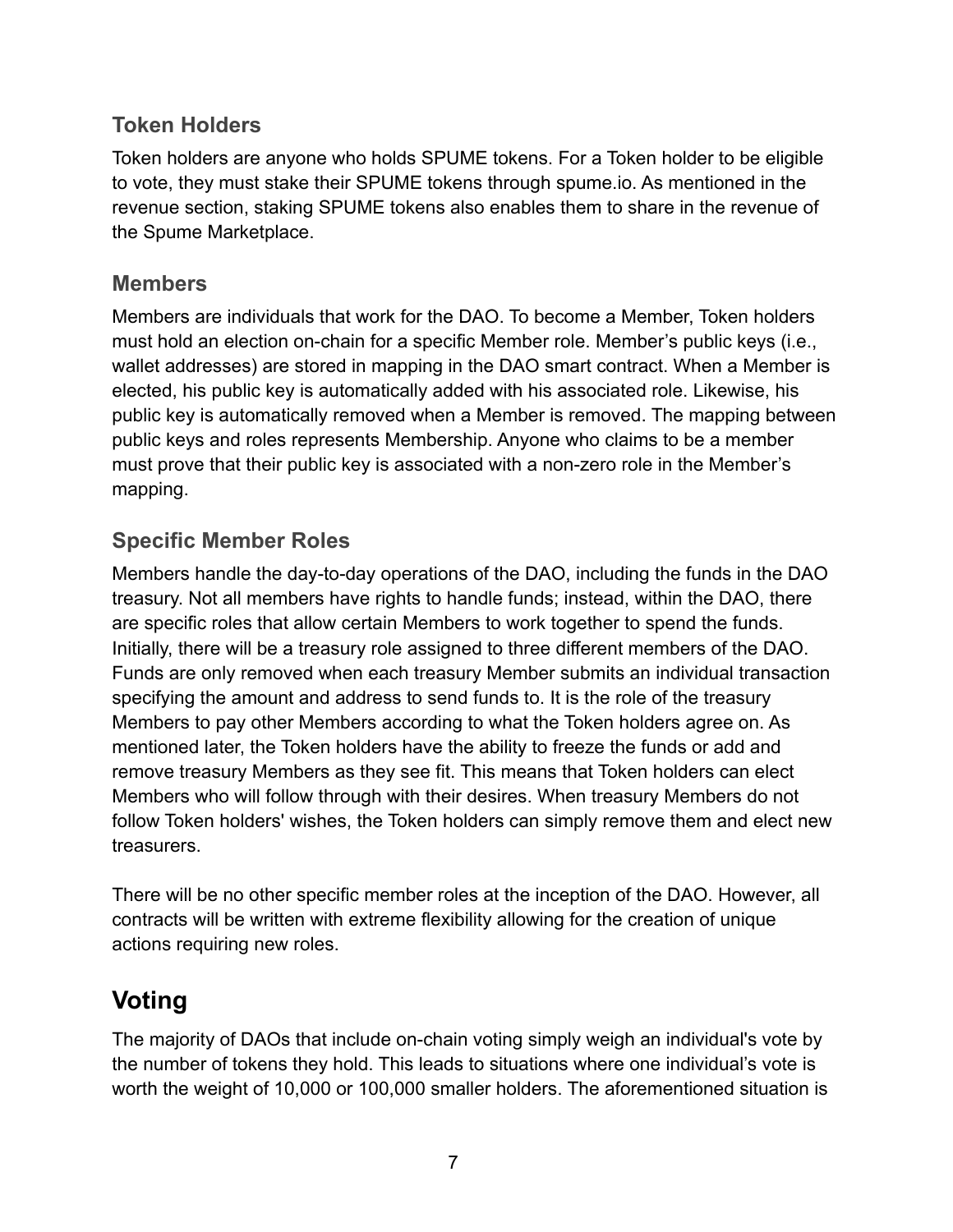not a true democratic republic but one where the largest holders have extreme power over the DAO. The goal is to treat the Token holder's votes equally, regardless of the number of tokens a Token holder has. A naive approach may simply disregard the total tokens the person voting has and only confirm they own at least 1 SPUME token. This method is highly vulnerable to attacks where large token holders divide their tokens among many wallets (whale attacks). If we simply require Token holders to hold at least 50 SPUME tokens before they can vote, we drastically reduce the power of whale attacks.

#### Example:

Let's assume there are 100 SPUME token holders with 50 SPUME tokens. Let's also assume there is 1 large whale holder with 2,500 SPUME tokens. In this situation, if we allowed anyone with 1+ SPUME tokens to vote, in a situation where the whale is voting entirely against the other SPUME token holders, the whale can divide his tokens among 2,500 wallets (25 times the voting power of the other Token holders). Meaning that he can pass any motion and proposal he wants. In our approach, where we require voting Token holders to have at least 50 SPUME tokens, even if the whale were to divide his tokens amongst wallets, he would only be able to cast 50 votes, meaning the smaller holders still retain power.

The exact number of SPUME tokens required to vote will be variable and controlled by the DAO Members. In an ideal world, it should be centered around the median tokens held by SPUME holders. However, there lies the possibility of malevolent parties trying to manipulate the median count by spreading their tokens between wallets, then the actual amount required will sit above the median.

To vote, Token holders cannot simply hold SPUME tokens; they must be staking them through spume.io. This will allow them to share in the rewards of the Spume Marketplace. Still, it also allows the intelligent voting contract to accurately track total holders capable of voting, which will be used when voting on motions. More on this in the next section.

More info on whale attacks and other potential attack points in the Vulnerabilities of the DAO section.

## **Permissionless and Permissioned Proposals**

The Members and Token holders coexist in a strange balance. Because the Token holders are those invested and holding SPUME tokens, we believe they should have the power to choose the direction the Spume Marketplace and DAO take. In contrast, the Members work for the DAO and are in charge of implementing all changes proposed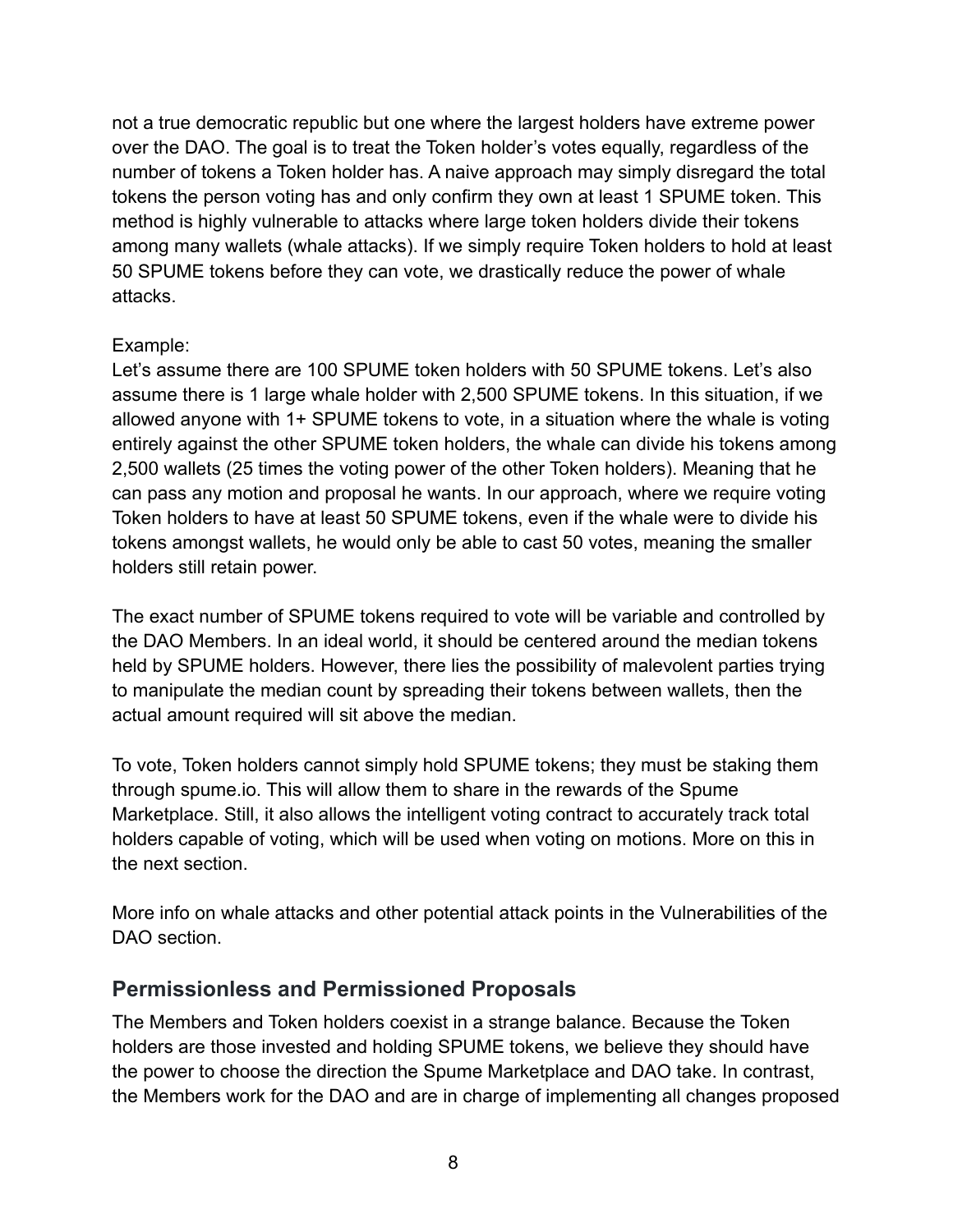by Token holders. In such a system, it is possible that there may arise disagreements between the Token holders and the Members. In these situations, The Token holders must have some way to strongly motivate the Members to follow the Token holders and not their own inclinations.

When the Token holders vote on a proposal, that proposal would be automatically applied through the blockchain without requiring human intervention. Unfortunately, because we are allowing Token holders to have complete control over the entire marketplace, it is impossible to hard code every possible proposal they may enact. Instead, we need to devise a system where Members are highly motivated to apply any proposal Token holders vote on quickly. The system we are proposing is a permissionless and permissioned hybrid where permissionless means proposals Token holders agree on are automatically applied on the chain, and permissioned means Members of the DAO are required to apply the agreed-upon proposals.

Common Permissionless Proposals Include:

- Vote to add a new DAO Member and hold an election
- Remove a DAO Member(s)
- Freeze or Unfreeze the funds of the DAO

Permissioned Proposals Include:

● Absolutely anything.

The Spume DAO contract will include three common permissionless proposals Token holders can vote upon: vote to add a new DAO Member and hold an election for this new Member, remove a DAO Member, and freeze or unfreeze the funds of the DAO. Between these three permissionless proposals, the Token holders will have complete control over the Members, and in turn, over the Spume Marketplace.

A few additional permissionless proposals that the average Token holder will not typically propose a motion for. These include:

- Changing the staking contract
- Changing the DAO governance contract
- Change the min and max range for tokens required for voting.

Motions for these proposals can be proposed by any Token holder but typically will only be proposed by Token holders who are also Members. Specifically, the Members on the dev teams will use these when/if they ever need to update the governance contract, staking contract, or the min and max range for tokens required for voting. These motions and proposals go through the same process as every other motion and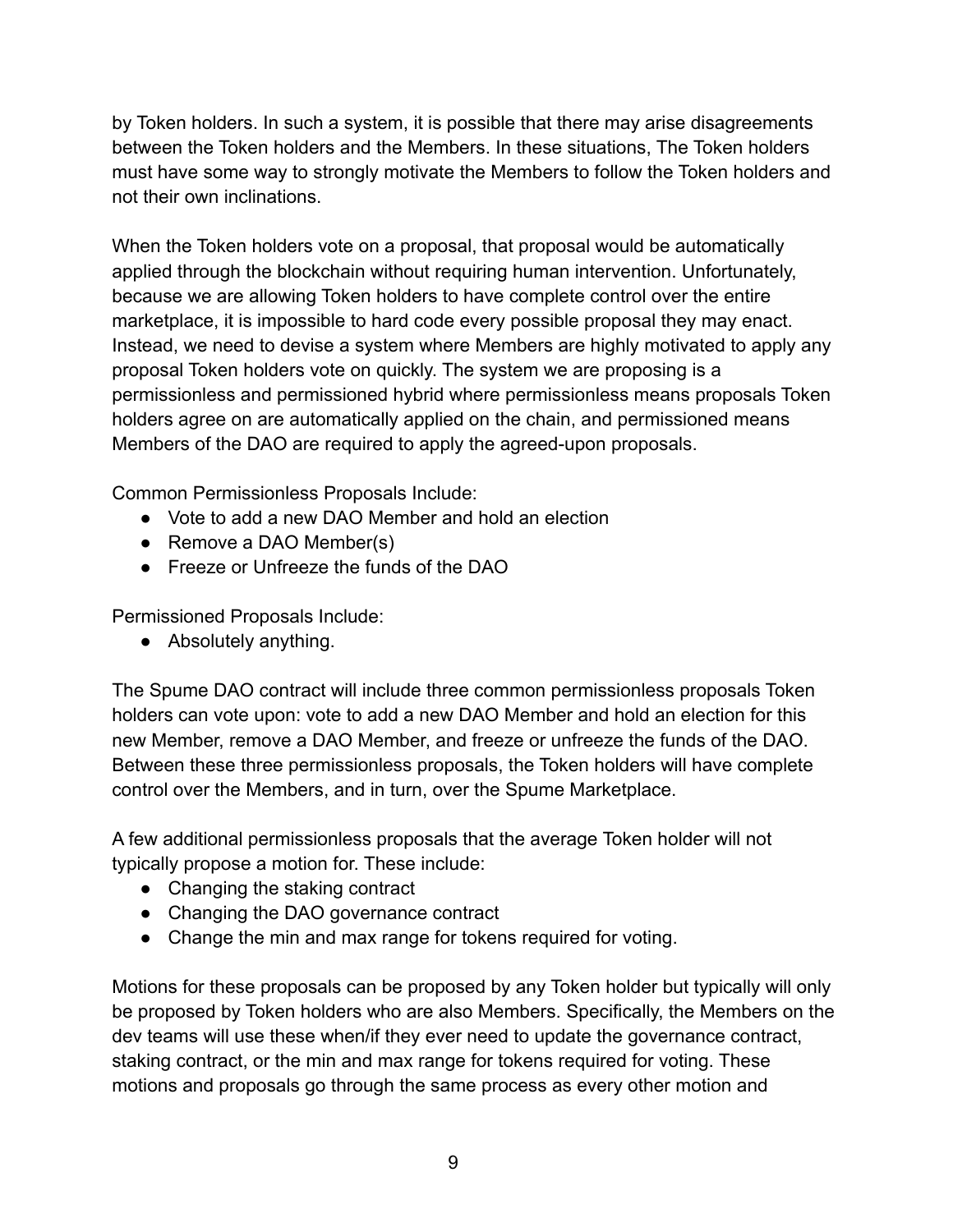proposal outlined below. These proposals are necessary so the DAO cannot arbitrarily change the governance, staking contract, or restrict voting without the consent of the Token holders.

While permissionless proposals exist to give the Token holders control over the DAO, permissioned proposals exist to give the Token holders control over everything else. For instance, Token holders can use permissioned proposals to propose a new site design or an extension to the Marketplace. Permissioned proposals can include propositions to do absolutely anything and are an essential part of giving the Token holders absolute control. There is an example of a permissionless proposal process in the section below.

### **Motions**

Token holders should not be dependent on the Members to organize and vote on proposals. For instance, a Member of the DAO should not have to initiate a proposal to remove themself or another Member. Instead the individual Token holders should be able to initiate any proposal at any time. With this ideology, one major problem arises: how are times and dates for votes proposed and agreed upon? The solution we have devised is to use motions. Before a vote on any proposal takes place, a pre-vote we will call motions must occur. Any Token holders can initiate a motion, the universally required fields are the proposal to vote on, and the time the voting will start. Motions last for 72 hours, and in those 72 hours. Token holders can vote on whether to move forward with the motion or close the motion. In order for the motion to move forward it must receive +5% of all Token holders votes. To be specific, Token holders can either vote for or against the motion; if they vote for it, it adds one to the vote count. If they vote against, it subtracts one from the vote count. If there are 10,000 Token holders capable of voting, for a motion to move forward, it must end the 72-hour period with +500 votes.

#### Example:

Let us say that several Token holders have been discussing on Discord the need for another Member to work on Spume's marketing. In this situation, one of the Token holders can create the motion to hold a vote to add a new DAO member and hold an election. After making the motion, the other Token holders can agree with the move, and if the 72-hour period ends with a +5% vote count, on the date specified in the move, a vote to add a new DAO member and hold an election will occur.

There will be a section on Spume's site showing all current motions and votes in practice. Token holders will be free to vote on any of them any way they see fit.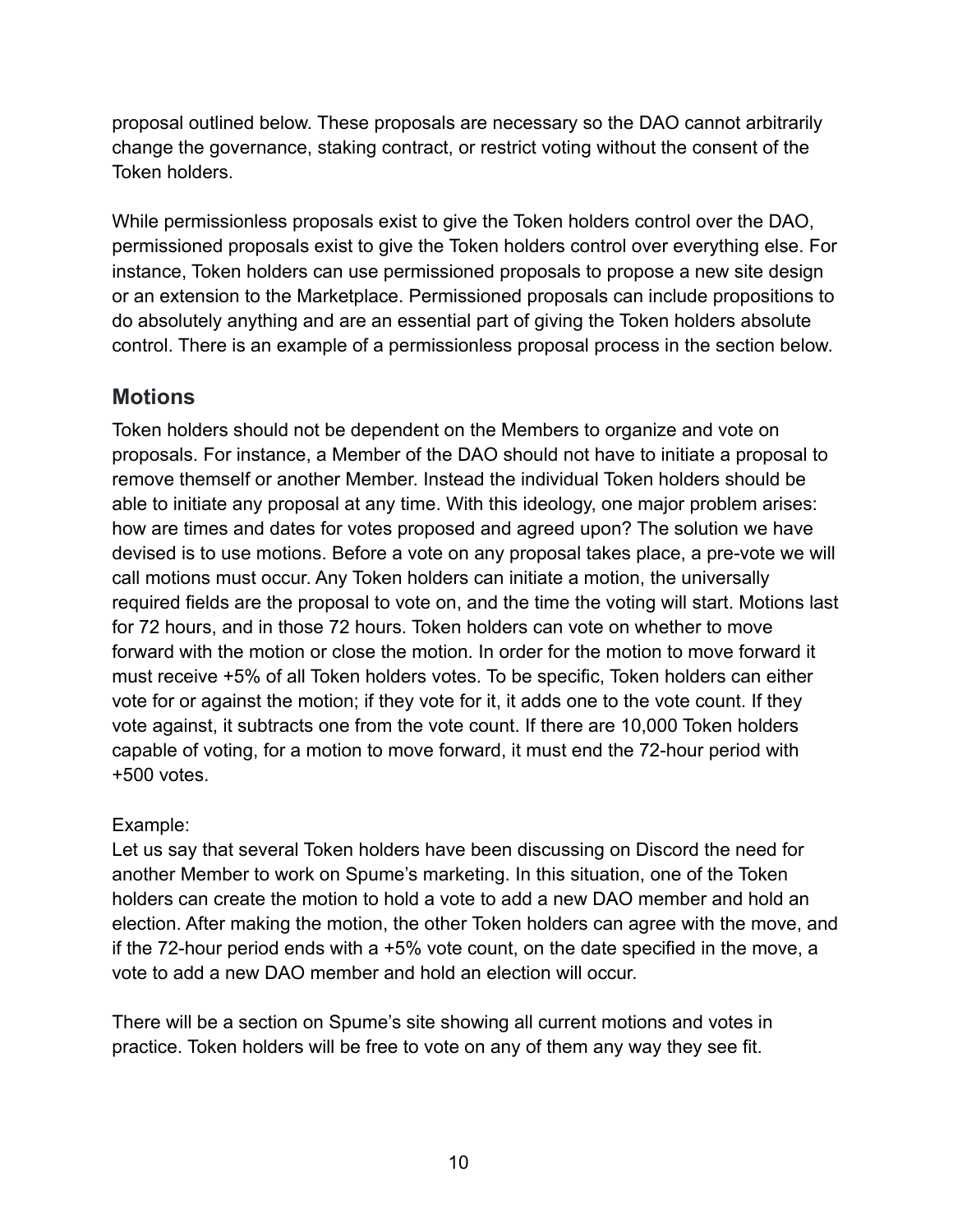#### **Vote to add a new DAO member and hold an election**

The vote to add a new DAO member and hold an election is imperative to creating a marketplace owned by the Token holders. This vote will be used when Token holders decide they need a new member for the DAO. It should be noted that when the motion is created to elect a new DAO Member, in addition to the motion holding the date the election will take place, the motion will also include the role the Member will have if elected.

#### Example Timeline:

- 1. Create Motion
	- a. A motion to vote to add a new DAO Member and hold an election is created
- 2. Motion Passes and Individuals Add their Name to the Election
	- a. When the motion passes, individuals can add themselves as candidates for the election all the way until the voting period ends
- 3. Vote Whether to Add a New DAO Member
	- a. On the date the motion specifies, a vote to decide whether to actually hold an election for a new DAO member begins. This is a standard yes, no, majority vote.
- 4. Vote on Who to Add
	- a. After the vote to add a new DAO member passes, the actual election immediately begins and runs for 24 hours
	- b. The candidate that ends this 24 hour period with the most votes wins and is added to the DAO with the role specified in the motion

#### **Remove a DAO Member**

The vote to remove a DAO Member gives Token holders direct control over the DAO Members. For instance, the Token holders find that a specific DAO Member(s) is/are no longer needed, or is/are not performing as expected, they can vote to remove them. In addition to the date the vote will take place, the motion must also include the member(s) they are removing.

Example Timeline:

- 1. Create Motion
	- a. A motion to vote to remove a DAO Member(s) is created
- 2. Motion Passes
	- a. After the motion passes, the vote to remove the Member(s) will commence on the date specified in the motion
- 3. Vote to Remove Members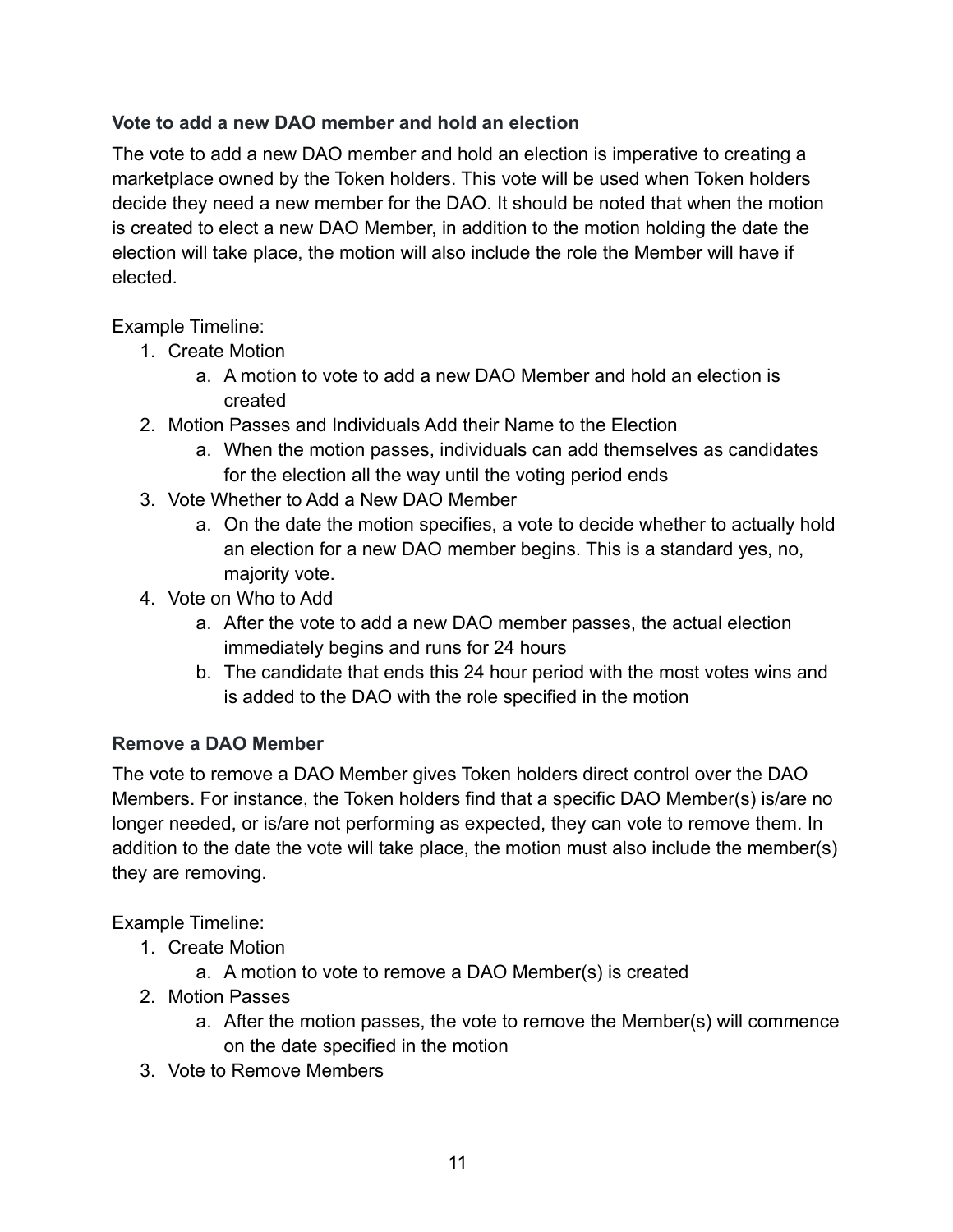a. This is a standard yes, no, majority vote. If it passes the Member(s) specified are removed, if it fails, they stay

### **Freeze or Unfreeze the Funds of the DAO**

It is essential that Token holders can control and punish the DAO. If for instance, the Members are failing to execute a permissioned proposal the Token holders voted on, the Token holders can permissonlessly freeze the funds of the DAO, effectively cutting out payment for DOA members. This has the same effect as removing all Members with the treasurer role, but may prove more useful when the conflict is not directly with the treasures.

Example Timeline:

- 1. Create Motion
	- a. A motion to freeze or unfreeze the funds of the DAO is created
- 2. Motion Passes
	- a. After the motion passes, the vote to freeze of unfreeze the DAO's funds will commence on the date specified in the motion
- 3. Vote to Freeze or Unfreeze DAO Funds
	- a. This is a standard yes, no, majority vote. If this vote passes the DAO's funds will be frozen or unfrozen according to the motion

#### **Permissioned Proposals**

There are no limits to what Token holders can use permissionles proposals for. We predict, most often they will be used to propose new site designs or extensions to the Marketplace, but in practice, they can be used to extend and alter everything pertaining to the DAO.

Example Permissioned Proposal:

- 1. Create Motion
	- a. A motion to renovate the homage page of the Spume Marketplace to include this month's most viewed NFTs is created
- 2. Motion Passes
	- a. After the motion passes, the vote for the proposal will commence on the date specified in the motion
- 3. Vote to Pass the Proposal
	- a. This is a standard yes, no, majority vote. If this vote passes the DAO will implement the proposal to include this months most viewed NFTs on the homepage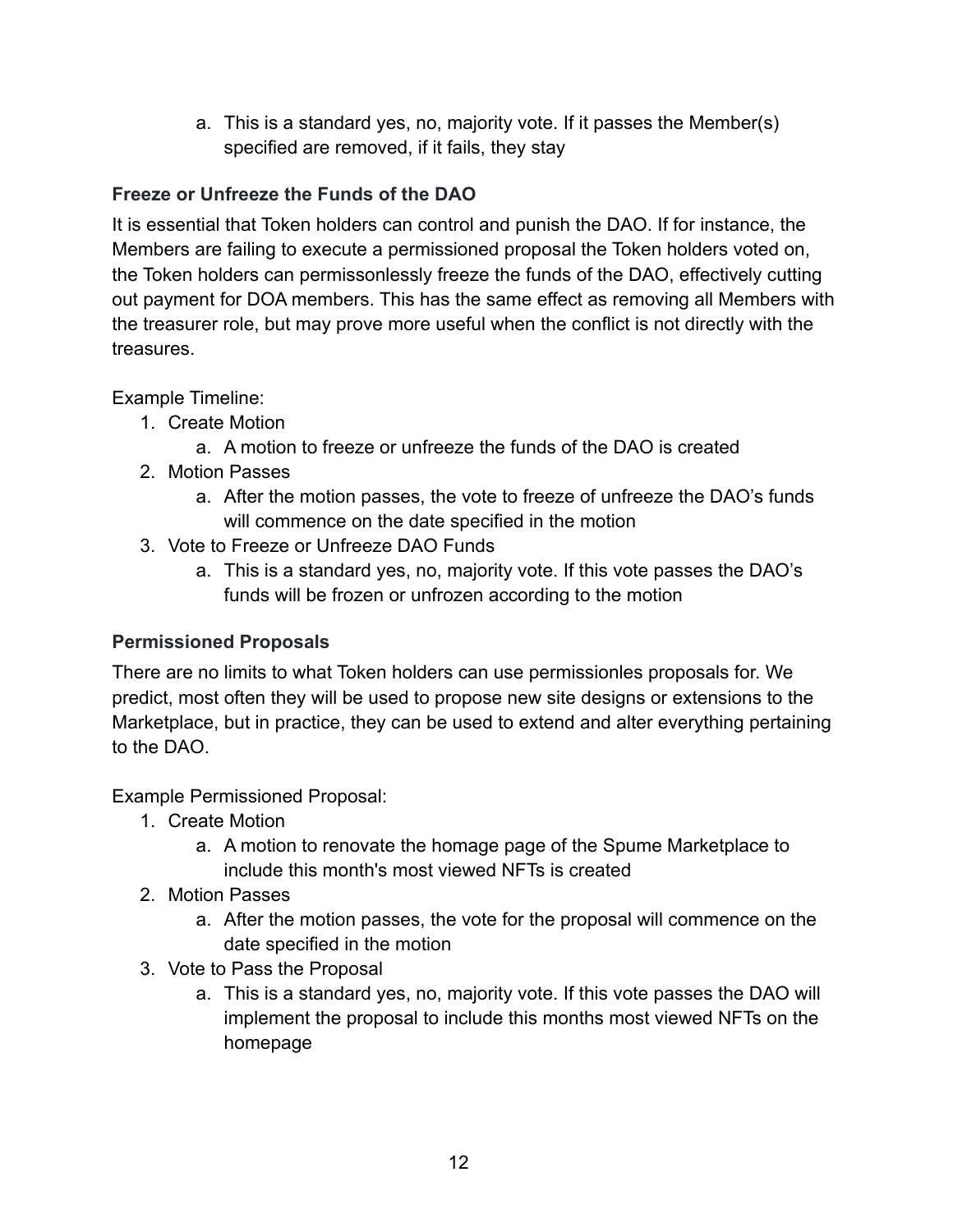# **Vulnerabilities of the DAO**

The goal of the DAO is to create a true democratic republic where Token holders have complete control over the Spume Marketplace, and each Token holder's vote carries the same weight. The methods we have outlined above are the best way to create this government, but there are still vulnerabilities. Specifically, there are two angles of attack: Member attacks, and Token holders attacks. Token holders attacks are attacks done by Token holders to manipulate the voting process and gain control of the DAO. Member attacks are attacks done by the Members to lock the Token holders out of controlling the DAO.

## **Token Holder Attacks**

Token holders only have the ability to create and vote on motions and proposals. There is no way for them to maliciously change variables or settings in any of the smart contracts involved in the governance and voting process, but there is room for them to try and game the voting system. As specified above, large Token holders are capable of what we call "whale attacks", and despite our best efforts, by requiring voting Token holders to stake a minimum number of tokens, we can only reduce the impact of whale attacks, not completely nullify them. In the endeavor to explore the vulnerabilities of the DAO system, what percentage of the total SPUME token supply would a whale attacker need to pass his own motions and proposals?

This is not a standalone question. It becomes dependent on the number of voting Token holders and minimum SPUME tokens required to vote. Where the greater the number of voting Token holders and minimum SPUME tokens required to vote, the more secure the DAO is. For this situation, we will assume a fixed 50 SPUME tokens required to vote. The higher this number, the higher the security of the DAO (to an extent), but also the more exclusivity involved in the voting process.

If the minimum number of SPUME tokens required to vote is 50 tokens, then the tokens required by a whale attack is 50x the total number of Token holders.

| <b>Votable Token Holders</b><br>Count | <b>Tokens Required for Whale</b><br><b>Attack</b> | Percent of Token Supply |
|---------------------------------------|---------------------------------------------------|-------------------------|
| 10,000                                | 500,000                                           | 0.5%                    |
| 100,000                               | 5,000,000                                         | 5.0%                    |
| 1,000,000                             | 50,000,000                                        | 50%                     |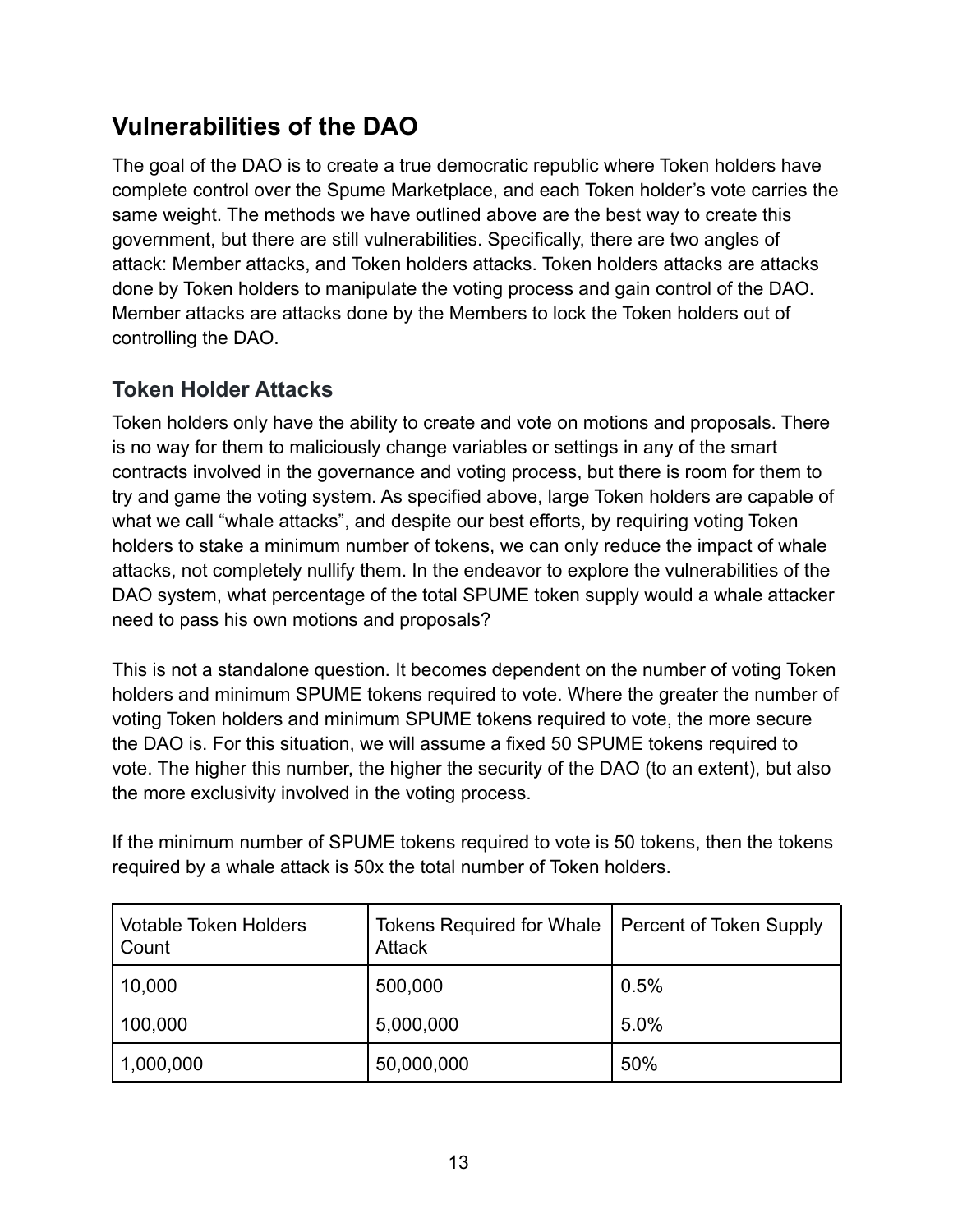Even with only 10,000 votable Token holders, it would require 500,000 SPUME tokens, 0.5% of the total supply, to perform a Whale Attack. Once again raising the number of SPUME tokens required to vote directly affects the power of whale attacks. For instance, if the DAO Members see a whale attack happening, they can automatically update the SPUME tokens required for voting. More on the DAO's ability to update the required SPUME tokens for voting and the checks and balances imposed on this in the next section.

## **Member Attacks**

In an ideal world, the Members will always follow any permissioned proposals the Token holders vote on. However, there may be times where malevolent Members come into power and may try to remove the Token holders influence, meaning Token holders will lack any power to freeze the funds of the DAO, or remove Members. To understand the power Members may have to do this, it is essential to know the power Members have over the governing smart contracts. The simple answer is not much.

Everything members of the DAO can change or do to the DAO smart contract and staking contract without a motion and vote from Token holders:

- 1. If not frozen, the treasurers of the DAO can remove funds from the DAO contract
- 2. Certain members of the DAO can raise the minimum amount of SPUME tokens required for a Token holders to have a vote

While it at first seems extremely dangerous that treasures can remove and spend funds from the DAO contract, it is not relatively safe. There are two reasons why this is true: one, there will never be an immense amount of funds in the DAO smart contract, and two: the funds will always refill as the DAO smart contract gets replenished by staking its 20,000,000 SPUME tokens. The headache caused by allowing treasury Members control over the funds without checks by the Token holders is far less than the downside of allowing them control. As the DAO evolves, if the Token holders want to create a bank of DAO funds, then a new contract could be created holding the DAO reserves that requires a motion and vote from the Token holders to move.

Certain members can raise the minimum amount of SPUME tokens required for a token holder to have a vote, but they can only do so within a limited range. This range will initially be 50 to 500, meaning Members could not raise the minimum amount to vote so high, that only 10 whales could vote, nor can they lower it to the point a whale attack could occur. As mentioned previously, it is imperative we give the Members some free range to raise the minimum SPUME tokens required for voting so they can combat whale attacks. Token holders have a permissionless proposal that allows them to update this range as they see fit.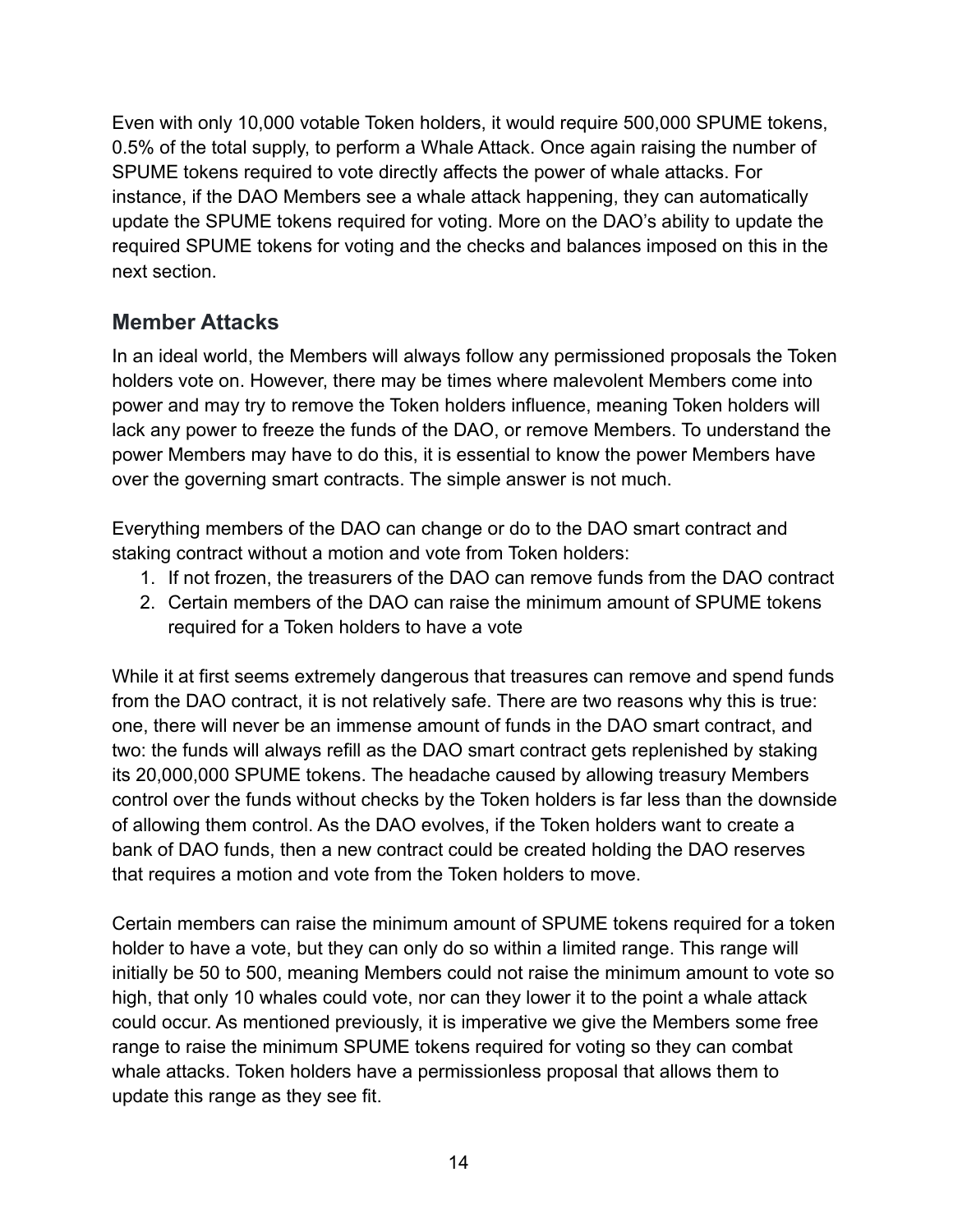The DAO governance contract and staking contract will both be upgradeable, meaning they will have individual modules that will shift between different contracts, but as mentioned previously, DAO Members cannot upgrade these contracts without a vote from the Token holders.

In reality, Members are very limited in the power they have to cut off Token holders from executing any permissionless proposals, meaning Token holders really do have the power to automatically add, remove, or freeze the funds of the DAO whenever they want, even against the wishes of the Members.

## **Limitations of the DAO**

Unfortunately, there are some limitations to the DAO. While the roles of the Members of the DAO are controlled on-chain, completely under the desires of the Token holders, there are some off-chain components the DAO requires that pose security risks.

Spume is a Marketplace that requires servers, databases, and a number of other services that require off-chain logins like emails. Let's assume the Token holders submit a proposal the Members refuse to implement. The rift between Token holders and Members becomes so large that the Token holders vote to remove the offending Members, and elect new ones. While the new Members are official Members of the DAO, for them to effectively work and update the Marketplace, they need access to the aforementioned off-chain logins. It is possible that the old Members may refuse login access to the new Members, causing something of a stalemate. Of course this only causes a minor setback for the new Members, as they could fork Spume and with the funding of the DAO set up new databases and servers with little work, but nevertheless, it does represent a limitation.

# **Revenue Sharing**

All revenue generated from Spume's Marketplace's transaction fees will be given directly back to SPUME token holders proportional to the amount of SPUME the individuals have. We chose this revenue sharing model for two specific reasons. One, sharing fees with Token holders (individuals who hold SPUME tokens) will incentive participation in the governance of the Spume DAO. Two, because the DAO owns 20% of the total tokens, they are obligated to 20% of all revenue the Spume marketplace generates, providing continual funding for the DAO.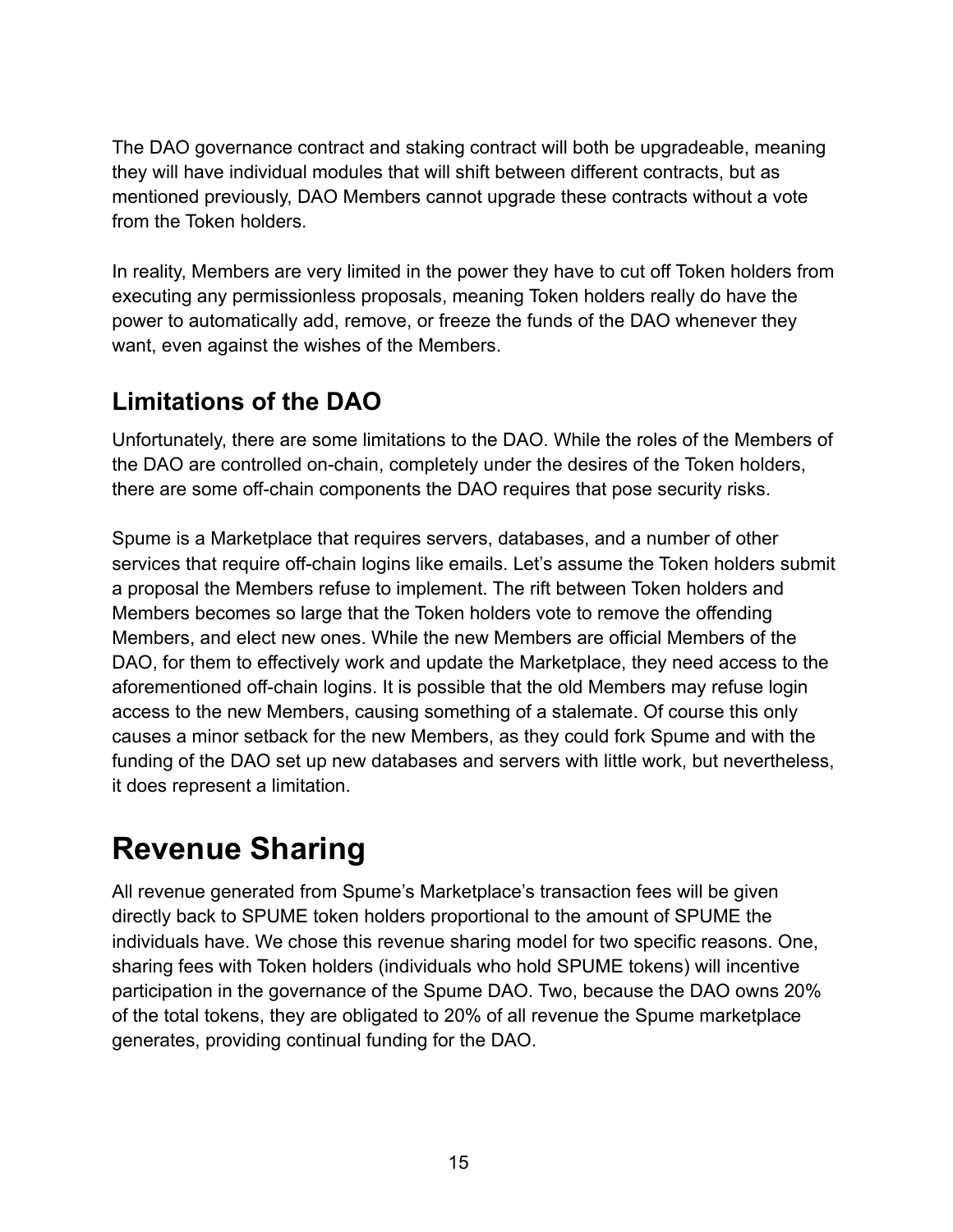Marketplace transaction fees are flexible and can be voted on by Token holders of the DAO. To provide an example for revenue sharing lets assume Spume just launched, only trades NFT artwork, charges a flat 2.5% fee, and is 1/10th the size of Open Sea. In this scenario Spume will trade roughly \$7.6 million in NFT volume per day, redistributing \$190,000 per day to SPUME token holders. To be eligible to share in redistributed rewards, a holder's SPUME tokens must be staked. Assuming 35% of SPUME tokens are staked, each SPUME token will reward its holder with \$0.0054 per day.

As mentioned earlier, the DAO's SPUME tokens will be locked in a smart contract perpetually staked and sharing in the revenue. If the DAO wants to update the staking contract, the Token holders will have to create a motion and approve it with a vote.

# **Physical Property Tokenization**

Spume was crafted to be a disruptor in not only the blockchain industry, but to use blockchain technology to be a disruptor in off-chain markets and industries. There are a few key amenities that every human on the planet requires for basic existence. The Spume team strategically decided to select real estate for its first physical property integration for a multitude of reasons but mainly because there are many areas that could and should be improved upon in order to make real estate transactions faster, safer and more affordable for the end consumer. Spume understands the disruption that our new and improved transactional process will have on intermediary industries within real estate such as: real estate agents, escrow services, and title companies.

However, innovation typically comes at a cost for multiple parties who are not adding enough value or can be easily replaced by technology, as the world has seen in the past.This section of our technical paper will focus on the tokenization of physical, real-world assets.

Our first foundational asset that we will be integrating into Spume's tradable assets is real estate. Specifically, residential homes and vacant land (commercial properties will be integrated in future months). In this section, we will dissect the issues that exist in the current off chain process and how Spume's platform intends to alleviate the referenced issues. The current process that we have developed, our future direction, and additional, upcoming applications will be addressed in this section.

Spume's overarching goal is to use non-fungible tokens on the blockchain to identify true, unalterable ownership for both digital and physical assets, as well as facilitate the buying and selling of said properties. Our mission behind this facilitation and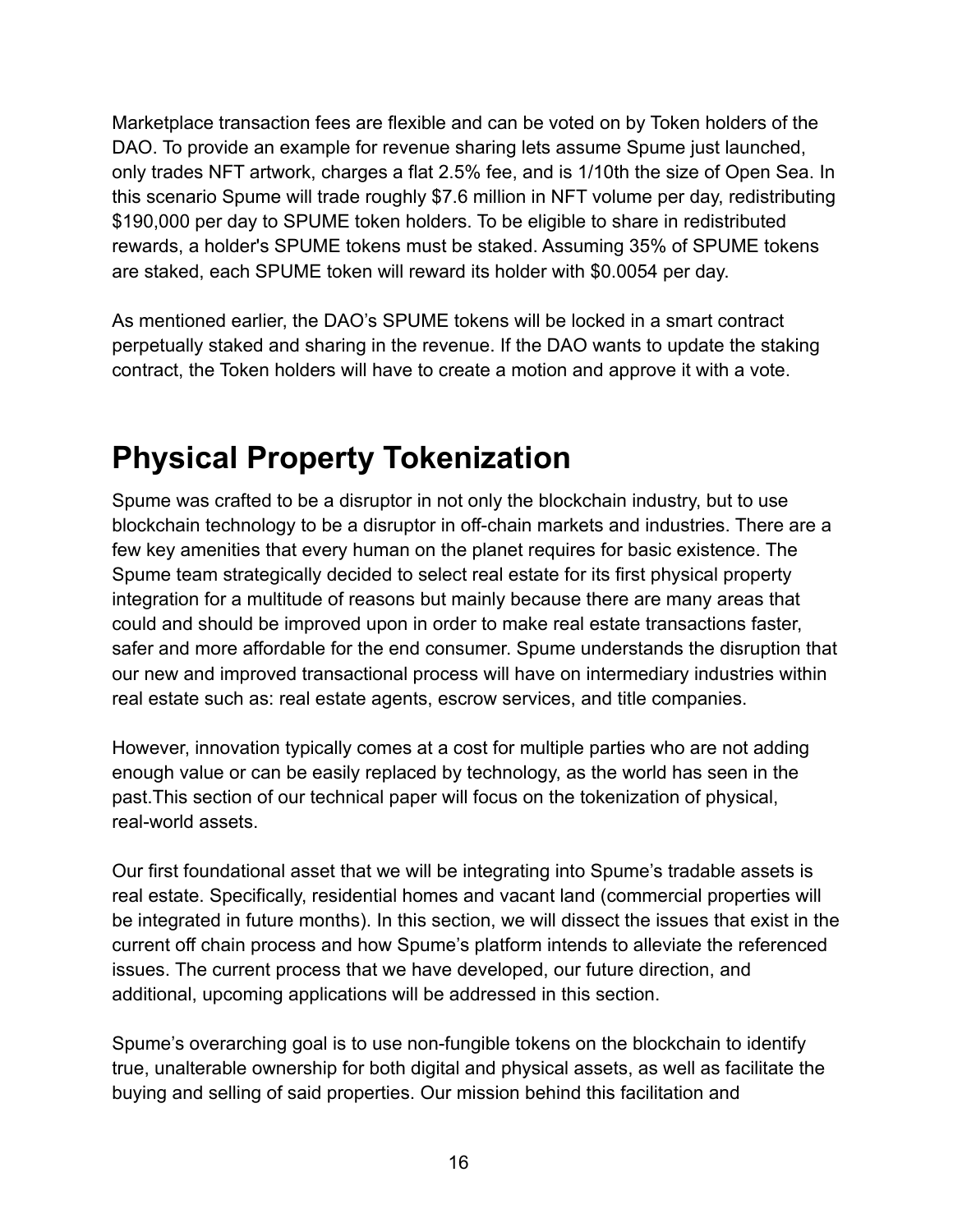tokenization of real world property, such as real estate, is to remove intermediaries and middlemen. In result, making the process more efficient and cost effective. By decreasing costs for the end consumers, this will make housing more affordable and accessible to the everyday individual.

Our smart contract process is being crafted around the current, existing legal system instead of waiting for legislation to catch up with blockchain technology. Our tokenization protocols for physical land assets will make the liquidity of real estate be measured in minutes or hours, instead of weeks or months; it will turn four or five necessary middlemen into one.

## **Advantages of On-Chain Physical Property Transactional Processes**

Some of the most apparent problems with the current real estate transactional system lie in the fact that there are simply too many unnecessary middlemen and intermediaries involved. However, being a future-based and progression focused project, rather than examine the problems of the current system, our technical paper will focus on the **advantages** that the Spume marketplace and platform will bring to the market and specifically everyday homebuyers and sellers.

The first advantage of using Spume's real estate model versus the traditional transactional model is that realtor fees will be nonexistent. Reasonable justification for real estate agents to claim four to six percent of an individual's largest asset has yet to be discovered by the Spume Team. This percentage of the home sale that is typically taken by real estate agents, will now be returned back to the seller by using Spume's on-chain real estate process. Since users will be able to list their real estate themselves in an efficient and fair manner, and have access to equal and fair marketing through Spume's real estate NFT marketplace, this will remove basically any defensible value that a real estate agent adds to a transaction.

With a real estate transaction, you have a massive amount of paperwork to sign and most likely you won't understand 90% of what you sign. There is the initial contract with the realtor, and at closing an individual needs to physically show up at a title company or an attorney's office to sign a large binder of papers. A real estate transaction would be little to no paperwork. Additionally, real estate agents tend to argue that their value rests in their ability to complete the local and state documentation that is required when real estate ownership is transferred between parties. To address this value claim and provide a substitution, Spume's real estate model will utilize what is referred to as Quit Claim Deeds (QCDs), as well as Limited Liability Companies (LLCs); this instrument of ownership transferring can be found in all fifty of the United States of America where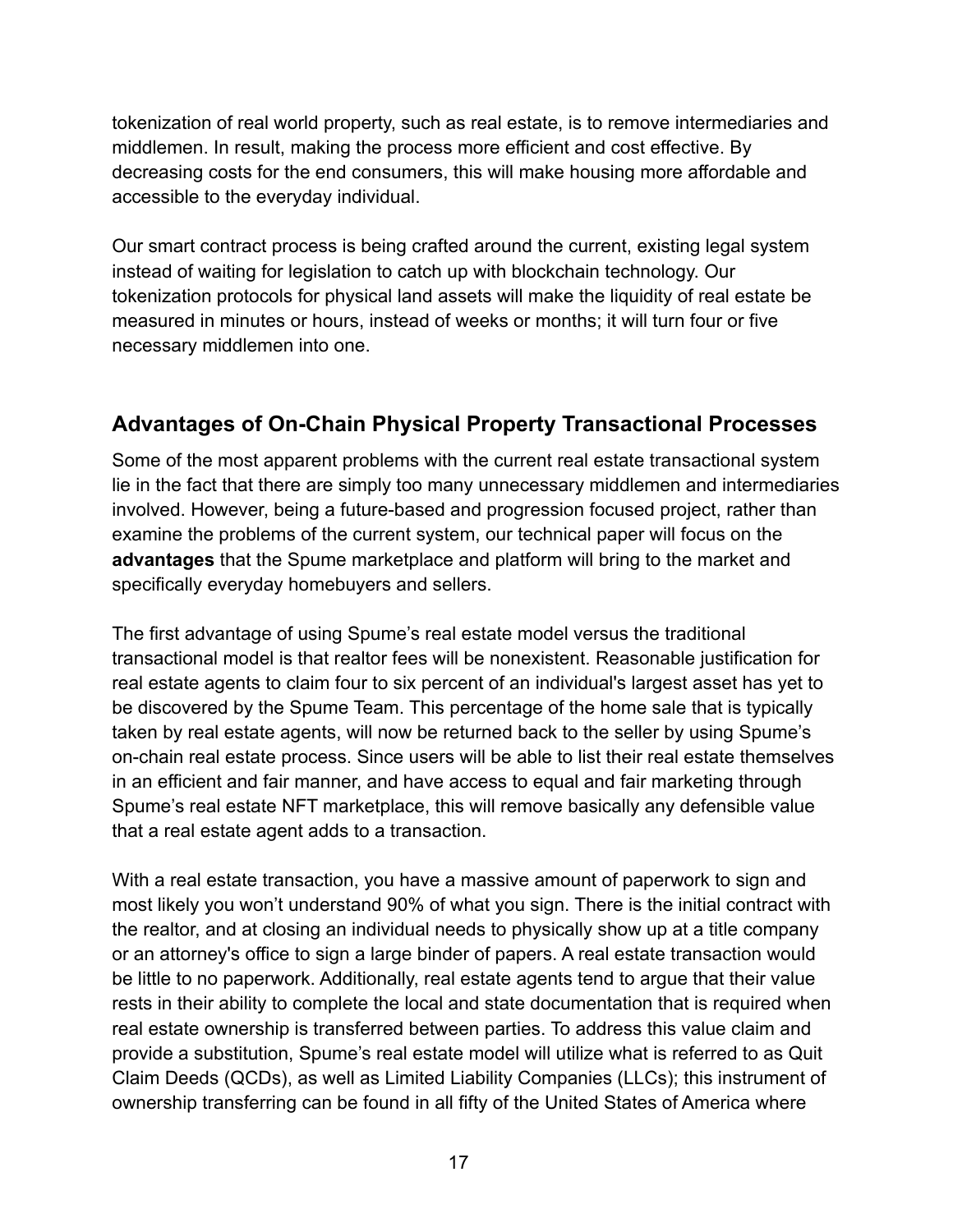Spume will initiate its real estate operation. QCDs and LLCs will be used to minimize paperwork required for the real estate transactions and also to speed up the transfer of ownership with local municipalities. Essentially, QCDs LLCs are the most time efficient and cost effective instrument to assist Spume's on-chain process in complying with local and state laws within the United States of America (more information on the application of QCDs and LLCs will be provided in subsequent sections).

Additionally, a major advantage for user to utilize Spume's real estate platform, is that there would be no title company fees. Title companies or appointed attorneys can lead to closing costs that usually assign an inflated list of associated costs, from filing fees to paper copies, and are rarely bound by what they can charge the seller. By using LLCs and QCDs, the off-chain ownership of the real estate would never be transferred or need to be recorded; our process simply changes the ownership of the entity that controls and owns the property through the LLC's bylaws that Spume's real estate and legal team are handcrafting to abide by all state and national laws of the United States of America. Essentially, the LLC will have a clause in its Articles of Organization stating that whomever owns "X" non-fungible token on the Ethereum blockchain owns and has full rights to and control of the off-chain legal entity (refer to [VI4] for a visual example of this documentation).

Tokenizing physical property brings the possibility for decentralized finance and real estate to mix. For instance, instead of traditional bank mortgages, there could be a DAO formed for the decentralized funding of mortgages. Another example would be on-chain loans backed by real estate. The possibilities created by combining decentralized finance and real estate are endless, and will greatly benefit individuals. Specifically, funds no longer have to be borrowed from banks, paid back to banks, and then loaned back to individuals. Instead, funds can be borrowed from individuals, and paid directly back to individuals, without the taxing intermediary of a bank.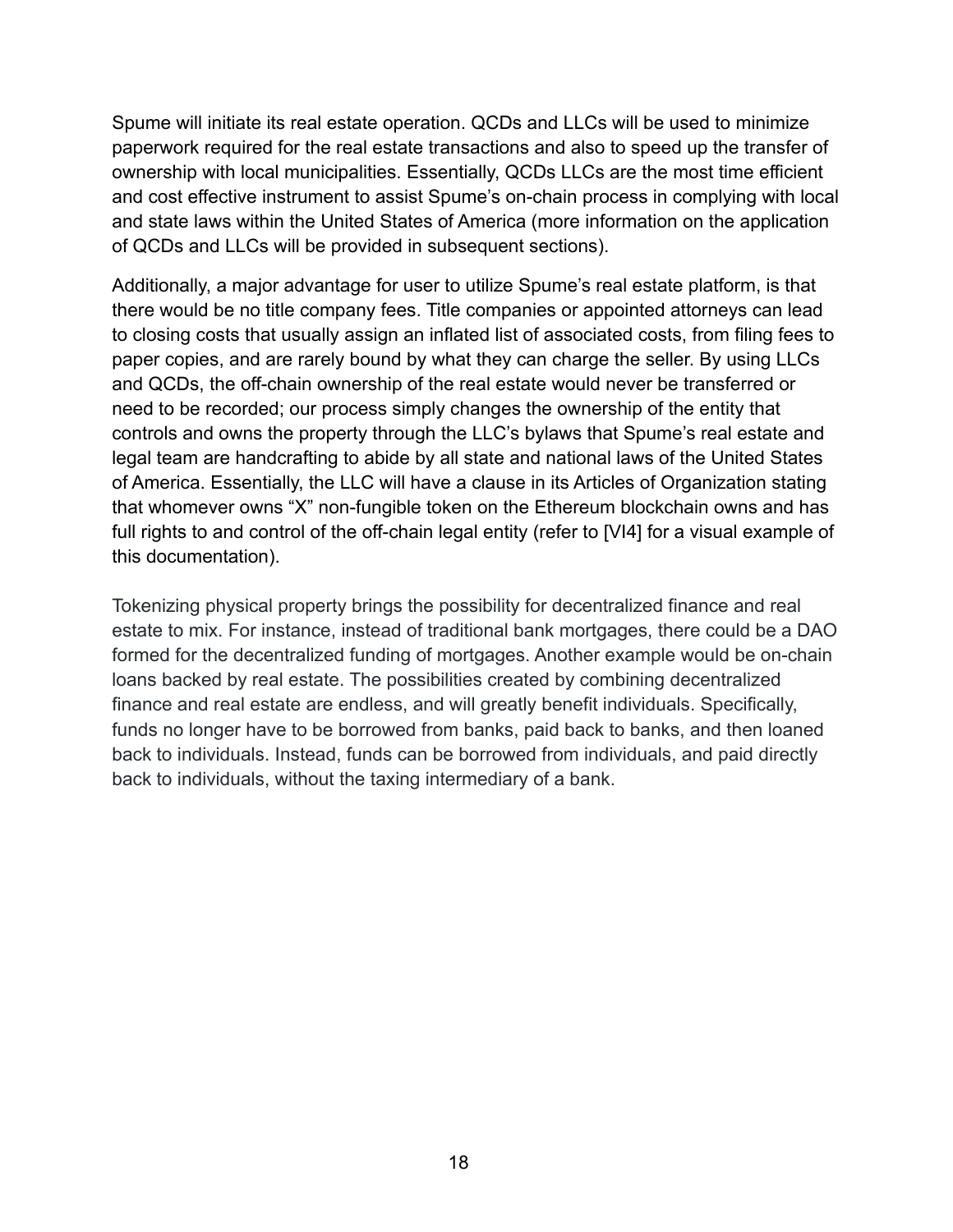*[VI4] Visual, Unrefined Example of the Standard LLC's Bi Laws/Articles of Organization that Spume will Utilize:*

State of Wyoming

Articles of Organization

**Disregarded Entity** 

#### **ARTICLE 3 Shares**

- I. The number of shares for the disregarded limited liability corporation is 1(one) share(s).
- II. This/these share(s) shall be: all of one class, designated as common stock.
- III. The United State Value Par Value of such share(s) shall be \$100.00 USD.
- IV. Upon formation of this entity, all share(s) will be controlled entirely and, thus, provide full and complete ownership and control of the limited liability corporation to whichever individual or entity that owns the non fungible token on the Ethereum blockchain with the unalterable corresponding token identification number, contract standard, and contract number listed subsequently:
	- A. Token Identification Number: 5173229095530333917396689847162854634825415821489504032532896320043028 6831example
	- B. Contract Address: 0x495f947276749Ce646f68AC8c248420045cb7b5example
	- C. Contract Standard: ERC-1155

## **Phase One of the Spume Real Estate Process**

When a property owner wishes to list their property for sale as a non-fungible token, on Spume's marketplace, the owner(s) will submit their property details via the submission form on our NFT real estate dashboard in their marketplace account. Information required will be far simpler than the typical required information. Required information will include but is not limited to 1) address of the property 2) name of the entity or individual who owns the property 3) whether or not the property has a lien attached to it 4) a recent, legally accepted inspection report 5) a recent, legally accepted title report. Once this information is gathered, Spume's legal team will examine the property's eligibility to be listed on the Spume marketplace.\*

*\*Note: Initially, one reason for denial onto the Spume marketplace, will be contingent upon whether the real estate has a lien or if the registered owners holds the title of property free and clear. This qualification is necessary in order to align with Spume's promises of speed, cost effectiveness, and minimal paperwork. In the future, integration of community funded mortgages and crowdfunding (referenced but not expanded upon two paragraphs above) to replace or eliminate traditional offchain liens will be the next step (more detail on this topic in the following version of the technical paper).*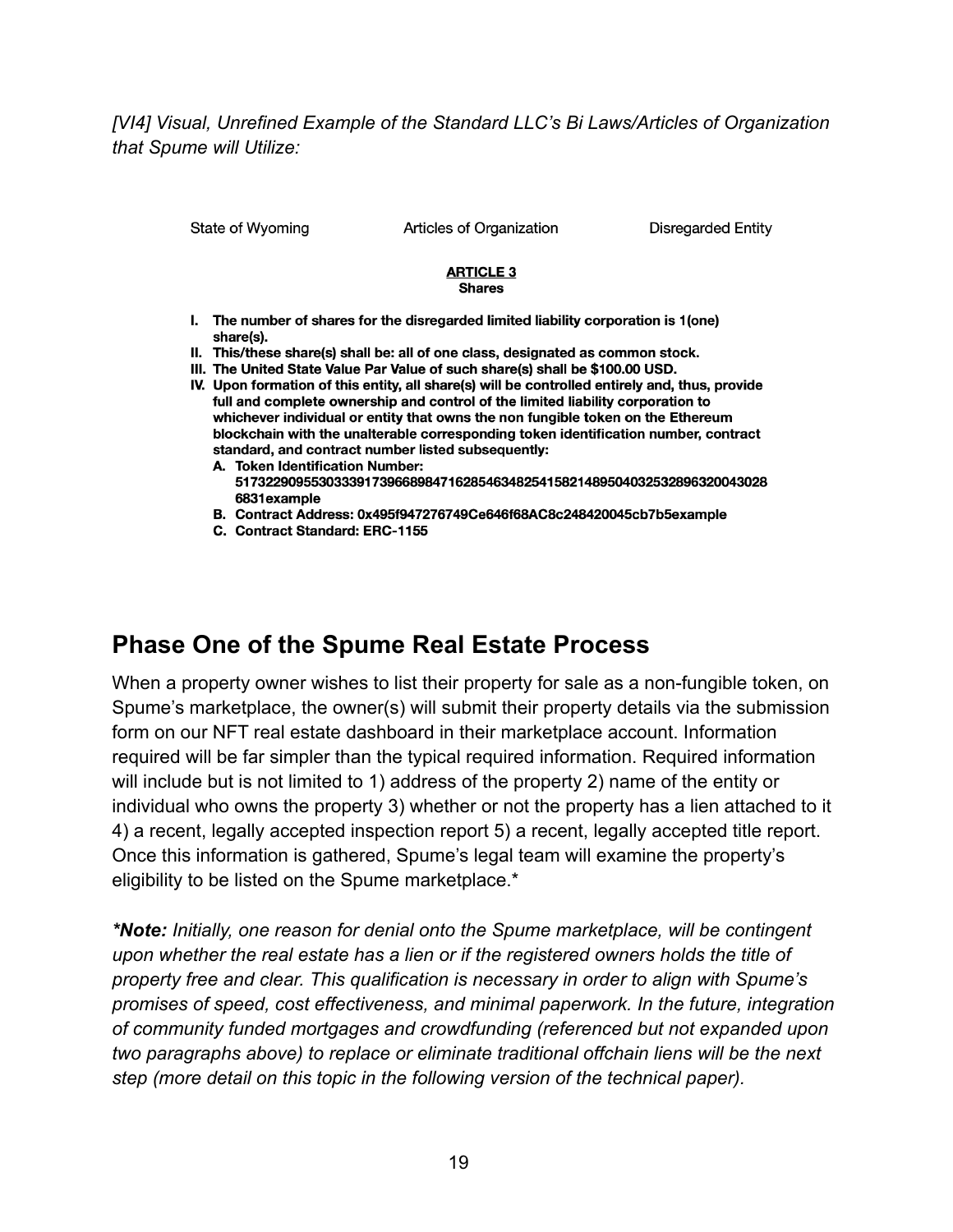It is of utmost importance to recognize the necessity for Spume's necessary intervention in the application and verification process of onboarding physical real estate applications. Regardless of how the system is constructed, there currently is not an accurate, national, and/or unwaveringly up to date database to construct an automated smart contract system from when it comes to real-world inspections and title reports. This level of centralization and mediation is still ridiculously low on the relativity scale when compared to the current process. As our proof of concept is solidified and local municipalities advance with new information databases and tracking systems, the goal is to remove Spume's mediation proportionately.

To continue with Spume's phase one process, once the onboarding process is complete and ownership is verified, there will be an instructional step by step process sent to the applicant detailing how to use a quit claim deed to transfer ownership of their real property into an standard disregarded entity limited liability company in the state of Wyoming. For our proof of concept in the United States, Wyoming was chosen to be the standard for all LLCs because its crypto friendly regulations, ease of incorporation, and privacy laws are significantly better than any other state. Spume will provide a list of legal councils that have already been vetted and are aware of the specific quit claim deed and LLC process that Spume's platform will require.

Once the property is legally claimed by the LLC, which will take, in most cases, a matter of days, the Spume assigned non-fungible token that now controls the LLC's shares and subsequently the property will be issued to the seller. This transfer of the non-fungible token that is referenced as the owner in the freshly created LLC, will signify the official on-chain onboarding of a physical asset. From this point forward, the seller will be able to list and sell their home on Spume's real estate marketplace.

Photographs, inspection reports, title reports, and LLC information will be directly tied to the non-fungible token, starting at its inception either through metadata, or verifiable credentials. This information will always be transparent, even further down the transaction line, which will remove the possibility of future sellers being able to hide faults or past problems. Having this information easily accessible will save buyers hours in due diligence by eliminating calls to the title company and trips to the courthouse to pull records, amongst other burdening tasks.

Now that this real property is owned and controlled by whichever individual or entity can prove ownership of the non-fungible token, it can be easily bought and sold without real estate agents, signing paperworks, escrow services holding funds, or title companies registering a new owner. The state of Wyoming will recognize this ownership and give individuals the ability to pay bills as the owner of the LLC, even in other states where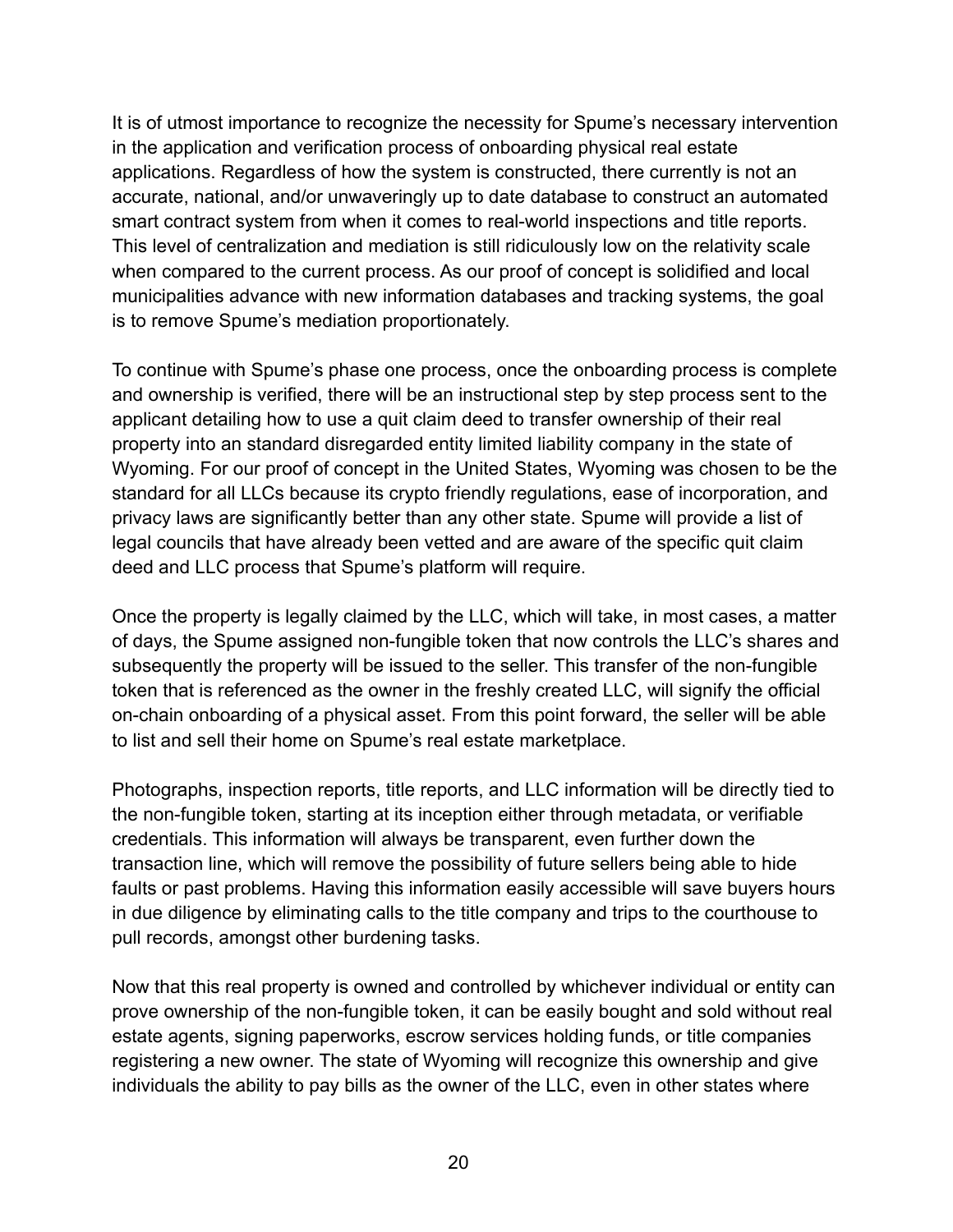the LLCs own property. This is truly the catalyst that removes middlemen, saves time for the end consumer, and ultimately saves both the buyer and seller a significant amount of equity in their largest asset.

## **The Technical Details of On-Chain Tokenization**

The process of tokenizing real estate is actually quite simple. Just like any other NFT, the LLC information, title, and other relevant details of the property will all be stored in the NFT's metadata, and publicly available on IPFS. Our implementation will only require one extension to the standard ERC721 smart contract, a safeguard against transferring the real estate to the wrong address. Specifically, there will be a number of different individuals (at least 3) the DAO appoints, and together these members can submit a transaction that has the power to transfer the ownership of any token in the contract to a specific address. In a situation where an individual has accidentally sent the house to the wrong address, the individual could appeal to the DAO, and the token could be recovered. The feature allowing the DAO to recover mis-sent NFTs is still being discussed. Whether, and how, it will be implemented is undecided.

With the system of on-chain transacting, there arises need to know off-chain information. The on-chain information, pictures of the real estate or whatnot, may be outdated or maliciously deceiving. There must be a way to submit a transaction on-chain requesting for verified information about an off-chain asset. The solution we have is simple.

We will create a smart contract, allowing individuals to submit a transaction that contains a request for off-chain information and payment for aggregating that off-chain information. When the transaction requesting for off-chain information is submitted, the payment is stored in the contract, and an event is emitted. The emitted event is read by our off-chain system, and a number of individuals we have approved will have a job-board like interface to fulfill requests. Any approved individual will be able to accept and fulfill applicable jobs. When the approved individual has acquired the requested information, they submit a transaction to the smart contract that claims the payment and includes the uri of the uploaded information on IPFS. Stored at the uri is the verifiable credential, containing the requested information issued by the individual who fulfilled the job.

Initially this system will be used primarily for inspection reports on houses, but can be extended into many different fields. A simple example: an individual is interested in purchasing a house on Spume's Marketplace (the buyer). The buyer views the listing and sees an outdated inspection report. The buyer messages the seller asking the